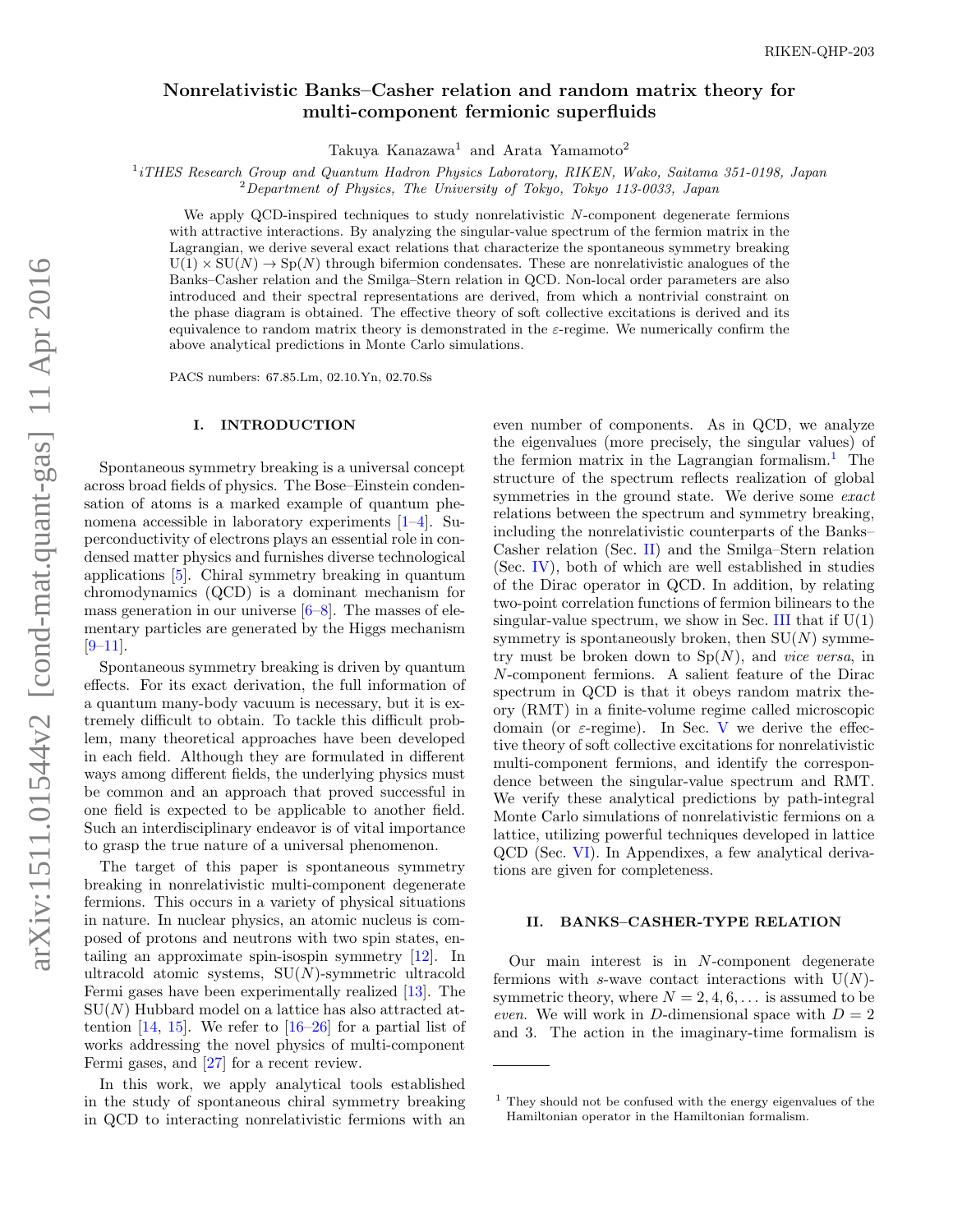given (in the unit  $\hbar = 1$ ) by

$$
S = \int_{x} \left[ \sum_{i=1}^{N} \psi_{i}^{*} \left( \partial_{\tau} - \frac{\nabla^{2}}{2m} - \mu \right) \psi_{i} + \frac{c}{2} \left( \sum_{i=1}^{N} \psi_{i}^{*} \psi_{i} \right)^{2} \right] \tag{1}
$$

with  $\int_x \equiv \int_0^\beta d\tau \int d^D \mathbf{x}$ . The coupling  $c < 0$   $(c > 0)$ represents an attractive (repulsive) interaction, respec-tively.<sup>[2](#page-1-0)</sup> The inverse temperature  $\beta = 1/k_BT$  is arbitrary at this stage. The partition function is given by the path integral  $Z = \int \mathcal{D}\psi^* \mathcal{D}\psi \exp(-S)$ . At  $N = 2$ , Eq. [\(1\)](#page-1-1) is reduced to the conventional spin-1/2 Fermi gas with  $U(1) \times SU(2)$  symmetry.

From here on, we concentrate on the attractive interaction and let  $g \equiv -c > 0$ . By means of a Hubbard–Stratonovich transformation, one obtains  $Z =$  $\int \mathcal{D}\psi^* \mathcal{D}\psi \mathcal{D}\phi \exp(-S')$  with

$$
S' = \int_x \left[ \sum_{i=1}^N \psi_i^* \left( \partial_\tau - \frac{\nabla^2}{2m} - \mu - g\phi \right) \psi_i + \frac{g}{2} \phi^2 \right], \tag{2}
$$

where  $\phi(x)$  is a real bosonic auxiliary field. Now S' is bilinear in fermion fields.

If the system develops a fermion pair condensate  $\langle \psi_i \psi_j \rangle$ , it breaks U(N) symmetry spontaneously. To extract the condensate, it is useful to add the following source term to the action

$$
\delta S = -\frac{j}{2} \int_x \left( \psi_i I_{ij} \psi_j + \text{h.c.} \right), \tag{3}
$$

with  $I \equiv \begin{pmatrix} 0 & 1 \\ -1 & 0 \end{pmatrix} \otimes \mathbb{1}_{N/2}$ . This term breaks  $U(N)$  symmetry down to the unitary symplectic group defined by

$$
Sp(N) = \{ u \in SU(N) | uT I u = I \} .
$$
 (4)

We introduce the source term  $(3)$  with  $j > 0$ , and then let  $j \to 0$  in the end of calculations. A nonzero condensate in the  $j \to 0$  limit signals spontaneous  $U(N)$  symmetry breaking.

Combining Eq.  $(3)$  with Eq.  $(2)$  and going to the Nambu–Gor'kov representation, one finds

$$
S' + \delta S
$$
  
=  $\int_{x} \left[ \sum_{k=1}^{N/2} \left( \psi_{2k-1}^{*} \ \psi_{2k} \right) \begin{pmatrix} W & j \\ j & -W^{\dagger} \end{pmatrix} \begin{pmatrix} \psi_{2k-1} \\ \psi_{2k}^{*} \end{pmatrix} + \frac{g}{2} \phi^{2} \right]$  (5)

with

$$
W \equiv \partial_{\tau} - \frac{\nabla^2}{2m} - \mu - g\phi. \tag{6}
$$

The next step is to integrate out fermions, with the result

<span id="page-1-4"></span><span id="page-1-1"></span>
$$
Z(j) = \int \mathcal{D}\phi \, \det^{N/2} \begin{pmatrix} W & j \\ j & -W^{\dagger} \end{pmatrix} \exp\left(-\frac{g}{2} \int_{x} \phi^{2}\right)
$$

$$
= \int \mathcal{D}\phi \, \det^{N/2} \left(j^{2} + WW^{\dagger}\right) \exp\left(-\frac{g}{2} \int_{x} \phi^{2}\right).
$$
(7)

This form manifestly shows that the path-integral measure is positive definite so that this theory can be simulated with standard Monte Carlo methods. We warn that this is no longer true if  $N$  is odd or if the interaction is repulsive.

It is now straightforward to find the fermion condensate by taking the derivative with  $i$ ,

<span id="page-1-3"></span>
$$
\frac{1}{2} \langle \psi^T I \psi + \text{h.c.} \rangle = \lim_{V \to \infty} \frac{1}{\beta V} \frac{d}{dj} \log Z(j)
$$

$$
= \frac{N}{2} \lim_{V \to \infty} \frac{1}{\beta V} \langle \sum_n \frac{2j}{j^2 + \Lambda_n^2} \rangle
$$

$$
= \frac{N}{2} \int_0^\infty d\Lambda \frac{2j}{j^2 + \Lambda^2} R_1(\Lambda), \qquad (8)
$$

where V is the spatial volume and  $\Lambda_n \geq 0$  are square roots of the eigenvalues of  $WW^{\dagger}$  (i.e., the *singular val*ues of  $W$ ). The spectral density (or one-point function),  $R_1(\Lambda)$ , is defined for  $\Lambda \geq 0$  as

<span id="page-1-8"></span><span id="page-1-7"></span><span id="page-1-6"></span>
$$
R_1(\Lambda) \equiv \lim_{V \to \infty} \frac{1}{\beta V} \left\langle \sum_n \delta(\Lambda - \Lambda_n) \right\rangle \tag{9}
$$

<span id="page-1-2"></span>where the average  $\langle \cdots \rangle$  is taken with respect to the mea-sure [\(7\)](#page-1-4). By taking the limit  $j \to 0$ , we arrive at

$$
\lim_{j \to +0} \frac{1}{2} \langle \psi^T I \psi + \text{h.c.} \rangle = \frac{N}{2} \pi \lim_{j \to +0} R_1(0). \tag{10}
$$

This relation, linking the density of small singular values of W to spontaneous symmetry breaking  $U(1) \times$  $SU(N) \to Sp(N)$ ,<sup>[3](#page-1-5)</sup> is the main result of this section. This is a generalization of the celebrated Banks–Casher relation for gauge theories [\[28\]](#page-11-14) to nonrelativistic fermions. Several remarks are in order.

- As is clear from the derivation above, the new relation [\(10\)](#page-1-6) holds both in the normal phase and in the superfluid phase. The temperature, chemical potential and the interaction strength are arbitrary.
- <span id="page-1-9"></span>• The action  $(1)$  based on the s-wave contact interaction has an intrinsic short-distance cutoff scale (i.e., the effective range of the inter-particle potential). This implies that it is not physically meaningful to integrate over  $\Lambda$  up to infinity in Eq. [\(8\)](#page-1-7) beyond the

<span id="page-1-0"></span><sup>2</sup> In this paper, we ignore physics related to three-body interactions.

<span id="page-1-5"></span><sup>&</sup>lt;sup>3</sup> For  $N = 2$ , the breaking pattern is U(1)  $\rightarrow \emptyset$  since Sp(2) ≅  $SU(2)$ .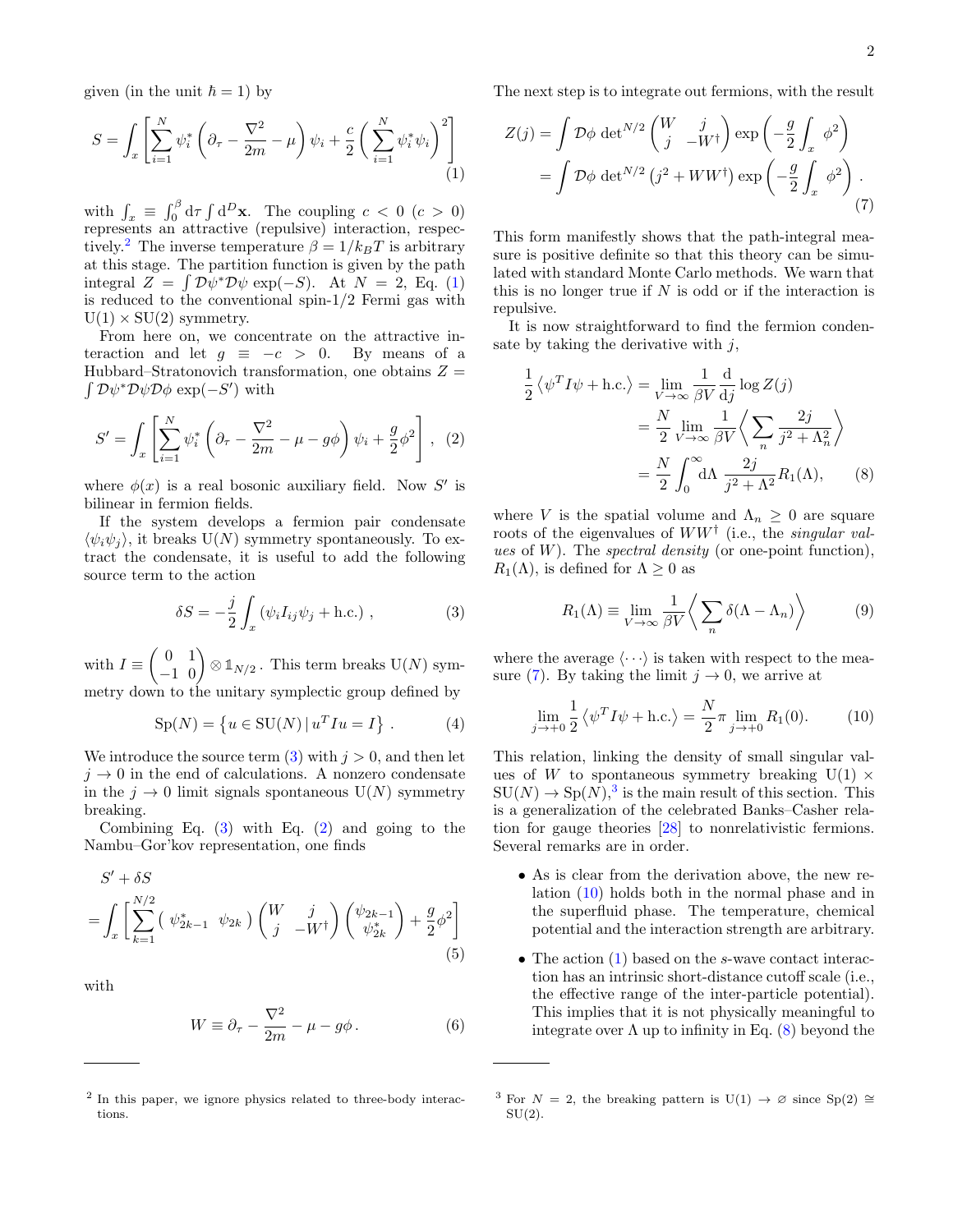short-distance cutoff. However, a more elaborate treatment of the integral would not change the final formula [\(10\)](#page-1-6) because all contributions to Eq. [\(8\)](#page-1-7) from regions away from the origin will eventually drop out in the limit  $j \to 0$ . Thus Eq. [\(10\)](#page-1-6) holds irrespective of the detailed short-distance physics.

- We stress that the positivity of the measure is essential for the derivation of Eq.  $(10)$ . If the measure becomes negative or complex, the spectral density tends to be a violently oscillating function that has no smooth thermodynamic limit [\[29–](#page-11-15)[33\]](#page-12-0), so that the last step from Eq.  $(8)$  to Eq.  $(10)$  replacing  $\frac{2j}{j^2+\Lambda^2}$  with  $2\pi\delta(\Lambda)$  is invalidated. This suggests that this kind of an exact formula will not exist in a spin-imbalanced Fermi gas, even though the condensate itself may exist.
- In the free limit  $g \to 0$ , one can compute  $R_1(\Lambda)$ analytically, as outlined in [Appendix A.](#page-9-0) In  $D = 3$ dimensions at  $T = 0$ , we find

$$
R_1(\Lambda) \propto \Lambda^{3/2} \tag{11}
$$

for  $\mu = 0$  and

$$
R_1(\Lambda) \propto \sqrt{\mu} \Lambda \tag{12}
$$

for  $\mu \gg \Lambda > 0$ . In either case  $R_1(0) = 0$  gives a vanishing condensate, but it is worthwhile to note that the density of small eigenvalues is substantially enhanced for  $\mu > 0$  as compared to  $\mu = 0$ . This means that a positive chemical potential (or the presence of a Fermi surface) acts as a catalyst of spontaneous symmetry breaking. Analogous phenomena occur in the singular-value spectrum of the Dirac operator in dense QCD-like theories [\[31\]](#page-11-16) and the Dirac spectrum of QCD in an external magnetic field  $[34]$ ; in both cases the spectral density near the origin is enhanced from  $\sim \Lambda^3$  to  $\sim \Lambda$ .

- While the above derivation focuses on the  $Sp(N)$ symmetric condensate  $\langle \psi^T I \psi \rangle$ , one can also consider  $\langle \psi^T I T^A \psi \rangle$  and  $\langle \psi^{\dagger} t^a \psi \rangle$ , where [\[35,](#page-12-2) [36\]](#page-12-3)
	- $\Diamond \{T_A^A\} \cdots N(N-1)/2-1$  generators of the coset space  $SU(N)/Sp(N)$ , normalized as  $tr(T^AT^B) = \frac{1}{2} \delta^{AB}$ .  $(T^A)^T I = IT^A$  holds.
	- $\Diamond \{t^a\} \cdots N(N+1)/2$  generators of Sp(N), normalized as  $tr(t^a t^b) = \frac{1}{2} \delta^{ab}$ .  $(t^a)^T I = -It^a$ holds.

The former condensate transforms in the rank-2 antisymmetric tensor representation of  $Sp(N)$ , while the latter in the adjoint representation of  $Sp(N)$ . From the Vafa-Witten theorem [\[37,](#page-12-4) [38\]](#page-12-5), one can show  $\langle \psi^T I T^A \psi \rangle = \langle \psi^{\dagger} t^a \psi \rangle = 0$  for any  $j \neq 0$ . This argument assures that  $Sp(N)$  symmetry is unbroken for any  $j \neq 0$ . Namely, Sp(N)-symmetric states have lower free energy than  $Sp(N)$ -breaking states at  $j \neq 0$ . Then, if any Sp(N)-breaking states are degenerate with  $Sp(N)$ -symmetric states in the  $j \rightarrow 0$  limit, Sp(N) symmetry could be spontaneously broken. We will assume that  $Sp(N)$  is not spontaneously broken throughout the remainder of this paper.

# <span id="page-2-0"></span>III.  $U(1)$  VERSUS SU $(N)$  SYMMETRY

While  $\langle \psi^T I \psi \rangle \neq 0$  signals spontaneous breakdown of both U(1) and SU(N) for even  $N \geq 4$ , one can in principle also imagine a phase where either  $U(1)$  or  $SU(N)$  is broken but the other is unbroken. Taking such intermediate phases into account leads us to three distinct phase diagrams sketched in Fig. [1.](#page-2-1) In cases (i) and (ii) there



<span id="page-2-1"></span>FIG. 1. Classification of possible finite-temperature phase diagrams for even  $N \geq 4$ .

appear phases with partial symmetry breaking, while in case (iii)  $U(1)$  and  $SU(N)$  are simultaneously restored. (Similar diagrams can be drawn for a varying interaction strength.)

In this section, we shall use spectral methods inspired by QCD to argue that such exotic intermediate phases should not arise at least for  $N = 4$ . The key requirement in our analysis is that, to characterize phases with no bilinear condensate, one must consider higher-order condensates containing more than two fermions, as a source of symmetry breaking. We clarify the necessary and sufficient condition for the singular-value spectrum of  $W$  to support such higher-order condensates in a phase with  $\lim_{j\to 0} R_1(0) = 0.$ 

We mention that there are ample literature on symmetry breaking driven by higher-order condensates in high-energy physics. In QCD at finite density, the breaking of  $U(1)$  baryon number symmetry and chiral symmetry in color-superconducting phases is characterized by a six-quark condensate and a four-quark condensate, respectively [\[39,](#page-12-6) [40\]](#page-12-7). Four-quark condensates also appear in the hypothetical Stern phase of QCD [\[41](#page-12-8)[–43\]](#page-12-9). Nonlocal four-quark operators play a central role in the de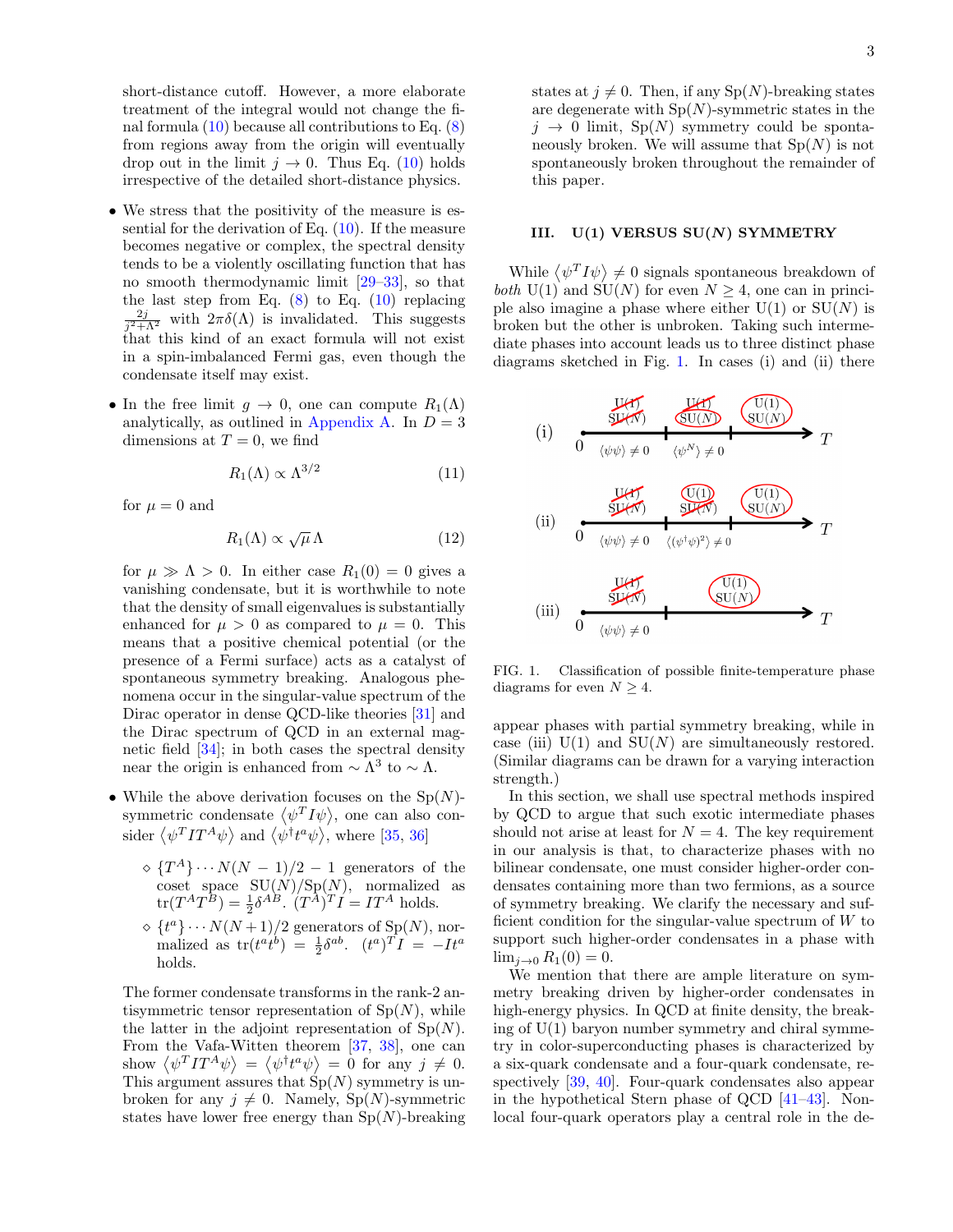bate over effective restoration of the anomalous  $U(1)<sub>A</sub>$ symmetry at high temperature [\[44–](#page-12-10)[49\]](#page-12-11). Furthermore, in some inhomogeneous phases of QCD, the bilinear condensate is washed out by strong fluctuations of phonons, so the leading condensate consists of four quarks [\[50\]](#page-12-12) (see [\[51,](#page-12-13) [52\]](#page-12-14) for analogs in condensed matter physics).

Returning to the nonrelativistic N-component system of fermions, we define four bilinears as

$$
\Pi^{0}(x) \equiv i(\psi^{T}IT^{0}\psi + \psi^{\dagger}T^{0}I\psi^{*})
$$
 (13a)

$$
\Delta^{0}(x) \equiv \psi^{T} I T^{0} \psi - \psi^{\dagger} T^{0} I \psi^{*}
$$
 (13b)

$$
\Pi^{A}(x) \equiv i(\psi^{T} I T^{A} \psi + \psi^{\dagger} T^{A} I \psi^{*})
$$
 (13c)

$$
\Delta^{A}(x) \equiv \psi^{T} I T^{A} \psi - \psi^{\dagger} T^{A} I \psi^{*}
$$
 (13d)

where  $\{T^{A}\}$  are the generators of  $\text{SU}(N)/\text{Sp}(N)$  as before, and  $T^0 \equiv \frac{1}{N} / \sqrt{2N}$ . These operators are mixed with each other under  $U(1) \times SU(N)$  transformations, as summarized in Fig. [2.](#page-3-0) We define the integrated connected



<span id="page-3-0"></span>FIG. 2. The four fermion bilinears that transform to each other under  $U(1)$  and  $SU(N)/Sp(N)$  rotations.

correlator of a field  $X = {\Pi^0, \Delta^0, \Pi^A, \Delta^A}$  as

$$
\mathsf{C}_X \equiv \int_x \int_y \left\{ \left\langle X(x)X(y) \right\rangle - \left\langle X(x) \right\rangle \left\langle X(y) \right\rangle \right\}, \quad (14)
$$

where the averages are taken with respect to the measure [\(7\)](#page-1-4). This is an extensive quantity and must be divided by  $\beta V$  when the thermodynamic limit is taken later. The explicit forms of  $C_X$  are presented in [Appendix B.](#page-10-0)

Let us introduce non-local observables that are sensitive to the realization of  $U(1)$  and  $SU(N)$  symmetry. Since  $\Pi^0$  mixes with  $\Delta^A$  under SU(N) transformations [cf. Fig. [2\]](#page-3-0), one must have

$$
\mathsf{C}_{\Pi^0} = \mathsf{C}_{\Delta^A} \tag{15}
$$

in the  $j \to 0$  limit if  $SU(N)$  is unbroken. This property prompts us to define

$$
\omega_{\text{SU}(N)} \equiv \frac{1}{\beta V} \sum_{A} (\mathsf{C}_{\Pi^0} - \mathsf{C}_{\Delta^A})
$$
  
=  $\frac{1}{\beta V} \left[ \frac{N^2 - N - 2}{2} \mathsf{C}_{\Pi^0} - \sum_{A} \mathsf{C}_{\Delta^A} \right]$   
=  $\frac{2(N^2 - N - 2)}{\beta V} \left\langle \text{tr} \frac{j^2}{(W^{\dagger} W + j^2)^2} \right\rangle$   
=  $2(N^2 - N - 2) \int_0^{\infty} d\Lambda \frac{j^2}{(\Lambda^2 + j^2)^2} R_1(\Lambda),$  (16)

where formulas in [Appendix B](#page-10-0) have been used repeatedly. Next, Fig. [2](#page-3-0) shows that  $\Pi^A$  and  $\Delta^A$  mix with each other under  $U(1)$  transformations. Hence one must have

$$
C_{\Pi^A} = C_{\Delta^A} \tag{17}
$$

in a phase with unbroken  $U(1)$  symmetry. Let us define

$$
\tilde{\omega}_{U(1)} \equiv \frac{1}{\beta V} \sum_{A} (C_{\Pi^A} - C_{\Delta^A})
$$
\n
$$
= 2(N^2 - N - 2) \int_0^\infty d\Lambda \frac{j^2}{(\Lambda^2 + j^2)^2} R_1(\Lambda).
$$
\n(18)

<span id="page-3-5"></span>Intriguingly, this is exactly equal to Eq. [\(16\)](#page-3-1). Hence

<span id="page-3-2"></span>
$$
\omega_{\text{SU}(N)} = \tilde{\omega}_{\text{U}(1)} \tag{19}
$$

follows. What is the physical meaning of this relation? Let us consider the following two cases separately.

•  $N \geq 6$ . Since ω˜U(1) = − 2 βV Z x,y  $\langle \psi^T(x)IT^A\psi(x)\psi^T(y)IT^A\psi(y)\rangle$  $+$  h.c.

is a charge-4 condensate, it must vanish when  $\mathbb{Z}_N \subset$  $SU(N)$  with  $N \geq 6$  is restored, irrespective of the  $U(1)$  symmetry realization. In other words, unbroken  $SU(N)$  is enough to ensure the degeneracy of  $(\Pi^0, \Delta^0, \Pi^A, \Delta^A)$  even though U(1) could still be broken by higher order condensates. Thus Eq. [\(19\)](#page-3-2) does not tell us anything about the interrelation between  $U(1)$  and  $SU(N)$  symmetries — we only learn that the restoration of  $SU(N)$  symmetry requires not only  $\lim_{i\to 0} R_1(0) = 0$  but also

$$
\lim_{j \to 0} \int_0^\infty d\Lambda \frac{j^2}{(\Lambda^2 + j^2)^2} R_1(\Lambda) = 0, \tag{20}
$$

<span id="page-3-4"></span>which is a far more stringent condition than  $\lim_{j\to 0} R_1(0) = 0.4$  $\lim_{j\to 0} R_1(0) = 0.4$ 

•  $N = 4$ . Unbroken SU(4) symmetry does not imply  $\tilde{\omega}_{U(1)} = 0$ , so  $\tilde{\omega}_{U(1)}$  can now be treated as a faithful order parameter for  $U(1)$  symmetry breaking. We interpret the coincidence  $(19)$  as an indication that  $U(1)$  breaking goes hand-in-hand with  $SU(4)$ breaking. Hence intermediate phases as depicted in Fig. [1](#page-2-1) are not expected to arise in the phase diagram.

<span id="page-3-1"></span>Since there is no obvious reason to regard the  $N = 4$ fermion system as exceptional, we conjecture that the

<span id="page-3-3"></span><sup>&</sup>lt;sup>4</sup> If  $\lim_{j\to 0} R_1(0) > 0$ , then  $\omega_{\text{SU}(N)}$  and  $\tilde{\omega}_{\text{U}(1)}$  blow up to infinity as  $j \to 0$ . This is attributed to the IR divergence caused by the coupling of  $\Pi^0$  and  $\Pi^A$  to the gapless Nambu–Goldstone modes.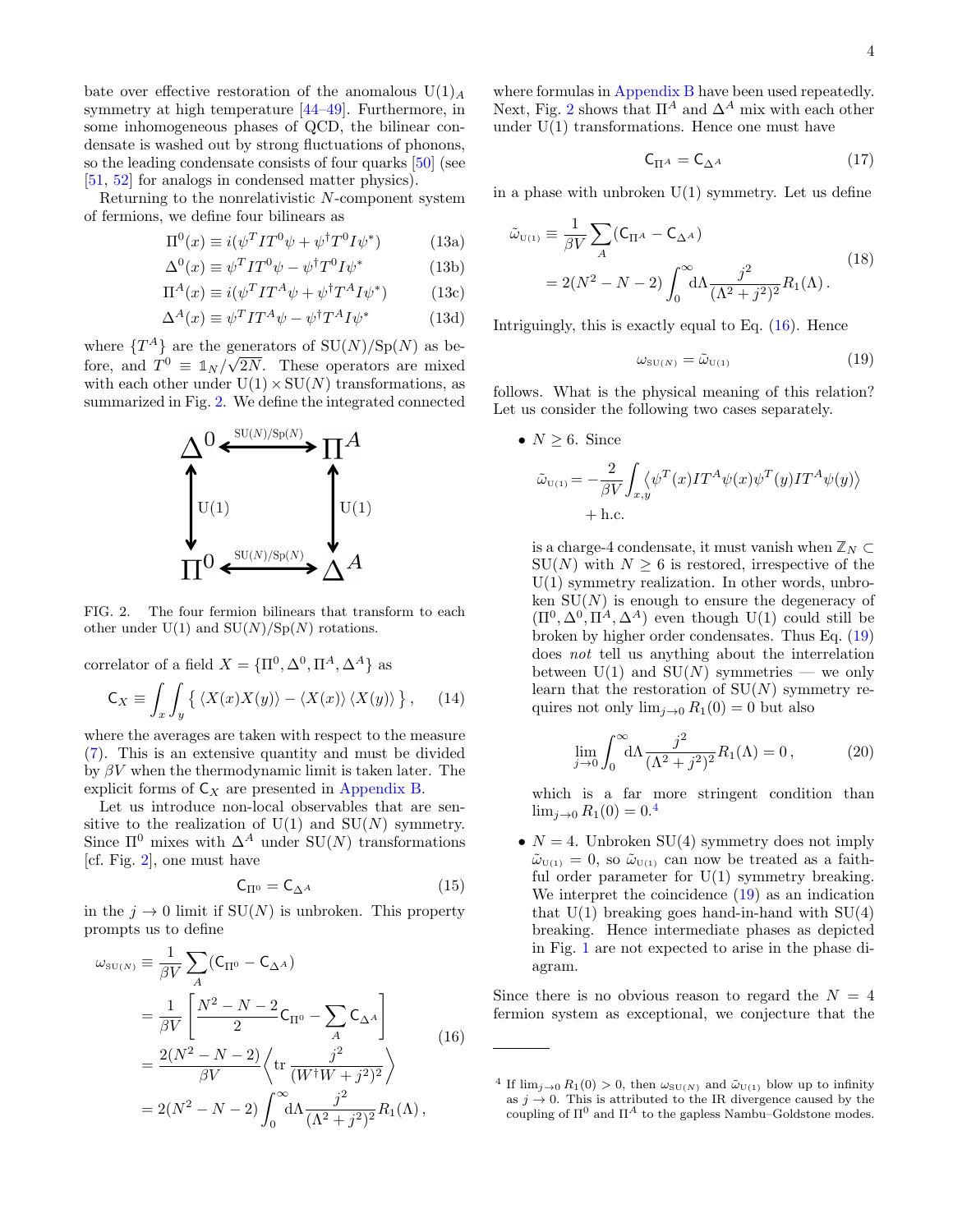simultaneous restoration of  $U(1)$  and  $SU(N)$  would be a generic phenomenon for  $N \geq 4$ . A further investigation on this issue is left for future work.

Finally we wish to analyze the possibility that both  $U(1)$  and  $SU(N)$  are broken by higher-order condensates despite  $\langle \psi^T I \psi \rangle = 0$ . This hypothetical phase, characterized by  $\lim_{i\to 0} R_1(0) = 0$  and

$$
\lim_{j \to 0} \int_0^\infty d\Lambda \frac{j^2}{(\Lambda^2 + j^2)^2} R_1(\Lambda) > 0, \tag{21}
$$

is not excluded by the arguments in this section. $5$  What is the form of  $R_1(\Lambda)$  consistent with Eq. [\(21\)](#page-4-2)? It is readily seen that if  $R_1(\Lambda)$  is strictly zero in the range  $0 \leq$  $\Lambda \leq \lambda_0$  for some  $\lambda_0 > 0$  (as is the case for free fermions at finite temperature), then  $\omega_{\text{SU}(N)} = \tilde{\omega}_{\text{U}(1)} = \mathcal{O}(j^2) \rightarrow 0$ and the symmetry is restored. Thus a nonzero density of eigenvalues in the infinitesimal vicinity of the origin is a necessary condition for Eq.  $(21)$ . More precisely, Eq.  $(21)$ holds if  $R_1$  has the form<sup>[6](#page-4-3)</sup>

$$
R_1(\Lambda) \sim j^{\alpha} \Lambda^{1-\alpha} \qquad \text{for} \quad 0 \le \alpha \le 1. \tag{22}
$$

A somewhat puzzling instance of the behavior [\(22\)](#page-4-4) is encountered in a free theory at  $T = 0$ , where  $R_1(\Lambda) \propto \Lambda$  for  $\mu > 0$  (see [Appendix A\)](#page-9-0). Our interpretation is that this is not a true symmetry breaking but rather an indication that free fermions at  $\mu > 0$  is on the verge of symmetry breaking. At  $\mu > 0$ , a nonzero density of states at the Fermi surface ensures that fermion pairs condense and break symmetries spontaneously for an arbitrarily weak attractive interaction  $g > 0$ , i.e., the Cooper instability. We believe that  $\omega_{\text{SU}(N)} = \tilde{\omega}_{\text{U}(1)} \neq 0$  at  $g = 0$  should be seen as an extrapolation of symmetry breaking in the limit  $q \to +0$ . Note that they vanish as soon as we raise the temperature from zero; namely, the true many-body effect is needed to achieve  $\omega_{\text{SU}(N)} = \tilde{\omega}_{\text{U}(1)} \neq 0$  at any small but nonzero  $T > 0$ . A quite similar phenomenon is known to occur when Dirac fermions are subjected to an external magnetic field in  $2+1$  dimensions: the chiral condensate assumes a nonzero value even in a free theory [\[53,](#page-12-15) [54\]](#page-12-16). This deceiving condensate evaporates at any nonzero temperature [\[55\]](#page-12-17), similarly to our case.

## <span id="page-4-0"></span>IV. SMILGA–STERN-TYPE RELATION

One of the defining features of superfluidity is a nonzero stiffness (helicity modulus)  $[56]$ <sup>[7](#page-4-5)</sup>. It is impor-

tant to understand how the information of the stiffness is imprinted in the spectral density  $R_1(\Lambda)$ . In this section we apply the method of low-energy effective field theory (EFT) to show that, while  $\lim_{j\to 0} R_1(0)$  is proportional to the condensate, the *slope* of  $\lim_{i\to 0} R_1(\Lambda)$  is sensitive to the phase stiffness. This is a generalization of the so-called Smilga–Stern relation [\[58–](#page-12-20)[60\]](#page-12-21) in QCD to nonrelativistic superfluids. Our method is applicable to even  $N \geq 4$  in the phase where  $\langle \psi^T I \psi \rangle \neq 0$ . This requires  $D = 3$  at sufficiently low T or  $D = 2$  at  $T = 0$ .

<span id="page-4-2"></span>EFT is a powerful method enabling a systematic description of low-energy physics based on symmetries. It can be equally applied to systems with or without Lorentz invariance, as has been theoretically demonstrated in  $[61-64]$  $[61-64]$ ; see  $[65, 66]$  $[65, 66]$  $[65, 66]$  for a comprehensive overview of the subject. In multi-component Fermi gases with even  $N \geq 4$ , fermions are gapped through s-wave pairing and the dominant excitations at low energy are gapless Nambu–Goldstone modes originating from the symmetry breaking  $U(1) \times SU(N) \rightarrow Sp(N)$ . Since the construction of the effective Lagrangian in this case closely parallels previous works in two-color QCD  $[31, 35, 36, 67-69]$  $[31, 35, 36, 67-69]$  $[31, 35, 36, 67-69]$  $[31, 35, 36, 67-69]$  $[31, 35, 36, 67-69]$  $[31, 35, 36, 67-69]$  $[31, 35, 36, 67-69]$ , we refer to these references for details and only recapitulate the main ideas.

<span id="page-4-4"></span>The first step is to generalize the source term [\(3\)](#page-1-2) to

$$
\delta S = -\frac{1}{2} \int_{x} (\psi^T J \psi + \text{h.c.}) \tag{23}
$$

where

<span id="page-4-7"></span><span id="page-4-6"></span>
$$
J = jI + \sum_{A} j_A I T^A \tag{24}
$$

is the most general decomposition of an antisymmetric  $N \times N$  matrix [\[31\]](#page-11-16). Corrections to the effective action due to J can be sorted out in a perturbative manner. At leading order in the number of derivatives  $(\partial_\tau, \nabla)$  and the external field  $(J)$  we obtain

$$
\mathcal{L}_{\text{eff}} = F^2 \left[ \text{tr} \left( \partial_\tau \Sigma^\dagger \partial_\tau \Sigma \right) + v^2 \, \text{tr} \left( \nabla_i \Sigma^\dagger \nabla_i \Sigma \right) \right] \n+ \frac{1}{2} \left[ (\partial_\tau \phi)^2 + \tilde{v}^2 (\nabla_i \phi)^2 \right] + \Phi \, \text{Re} \, \text{tr} (J \tilde{\Sigma}),
$$
\n(25)

which will be valid if  $k_BT$  is much lower than the gap in the single-particle excitation spectrum.

Several remarks are in order.

• The coset manifold  $SU(N)/Sp(N)$  is parametrized by  $\Sigma(x) = U I U^{T} = U^{2} I$  [\[36\]](#page-12-3) with

$$
U(x) = \exp\left(i\frac{\pi^A(x)T^A}{2F}\right),\tag{26}
$$

where  $\{\pi^A\}$  are the Nambu–Goldstone modes.  $\Sigma$ satisfies  $\Sigma^T = -\Sigma$  and  $\Sigma^{\dagger} \Sigma = \mathbb{1}_N$ . The coefficient of  $(\partial_{\tau}\pi^{A})^{2}$  in Eq. [\(25\)](#page-4-6) is normalized to 1/2. v denotes the velocity of the  $\pi$  fields.

<span id="page-4-1"></span><sup>5</sup> This kind of exotic symmetry breaking seems to occur in the Stern phase of QCD [\[41\]](#page-12-8) and the Fulde–Ferrell–Larkin– Ovchinnikov phase of imbalanced fermions, where the bilinear condensate is unstable and superfluidity is driven by a quartic condensate [\[51,](#page-12-13) [52\]](#page-12-14). It must be warned, however, that the pathintegral measure of imbalanced fermions is not positive definite and  $R_1(\Lambda)$  will not be a smooth positive function of  $\Lambda$ .

<span id="page-4-3"></span><sup>&</sup>lt;sup>6</sup>  $R_1(\Lambda) \sim j^2 \delta(\Lambda)$  yields  $\omega \neq 0$ , too, but such a singular form does not seem to be physically well motivated.

<span id="page-4-5"></span> $^7$  The helicity modulus is nothing but the squared pion decay con-  $\,$ stant in the terminology of QCD literature [\[57\]](#page-12-19).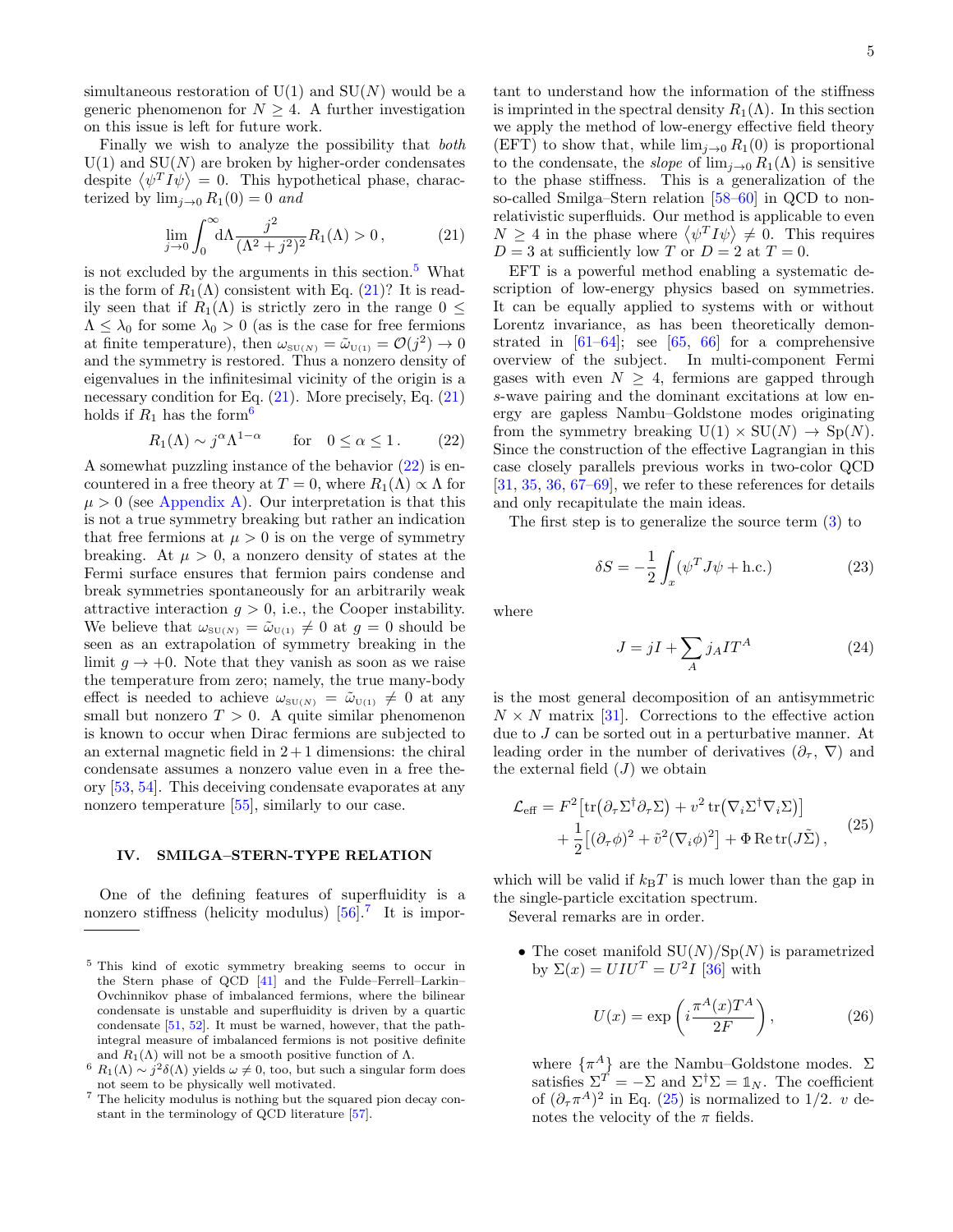• The superfluid phonon is represented by  $\phi(x)$ , with the velocity  $\tilde{v}$ . In  $\tilde{\Sigma}$ , the phonon is coupled to  $\pi$  as

$$
\tilde{\Sigma} = \Sigma \,\mathrm{e}^{i\phi/f} \tag{27}
$$

In two-color QCD,  $\phi(x)$  is absent because the axial  $U(1)$  symmetry in QCD is violated by chiral anomaly.

• The last term in Eq.  $(25)$  containing J breaks the  $SU(N)$  symmetry explicitly and generates a nonzero gap ("mass") for the Nambu–Goldstone modes. At  $\forall j_A = 0$  we have

$$
m_{\pi}^2 = \frac{j\Phi}{2F^2} \quad \text{and} \quad m_{\phi}^2 = \frac{jN\Phi}{f^2} \,. \tag{28}
$$

• Evaluating the derivative of  $\log Z$  with j at  $\forall j_A = 0$ one finds

$$
\Phi = \lim_{j \to 0} \frac{1}{2N} \left\langle \psi^T I \psi + \text{h.c.} \right\rangle. \tag{29}
$$

Combined with our Banks–Casher-type relation [\(10\)](#page-1-6), this means  $\lim_{i\to 0} R_1(0) = 2\Phi/\pi$ . We note that  $F, f, v, \tilde{v}$  and  $\Phi$  all depend implicitly on  $T, \mu, g$ and N.

- Generally, in the absence of Lorentz invariance, terms linear in the time derivative can appear in effective Lagrangians and modify dispersion relations of Nambu–Goldstone modes qualitatively [\[61–](#page-12-22) [63\]](#page-12-28). This indeed occurs in the three-component fermionic superfluids [\[23,](#page-11-17) [70\]](#page-12-29). However this does not occur for even  $N$  [\[23,](#page-11-17) [27\]](#page-11-13); i.e., the number of Nambu–Goldstone modes is equal to that of broken generators and they all enjoy a linear dispersion. This can be argued as follows. According to [\[62,](#page-12-30) [63,](#page-12-28) [71\]](#page-12-31), the number of Nambu–Goldstone modes must be equal to the number of broken generators if  $\langle [Q_a, Q_b] \rangle = 0$  for all pairs of broken generators  $\{Q_i\}$ . In the case of N-component fermions with even N, the fact that the coset  $SU(N)/Sp(N)$ is a symmetric space [\[35\]](#page-12-2) implies that a commutator of broken generators is a linear combination of unbroken generators. Then, if there is a nonzero density of  $Sp(N)$  charges in the ground state, it breaks  $Sp(N)$  and contradicts the assumption of unbroken Sp $(N)$  symmetry. Hence  $\langle [Q_a, Q_b] \rangle = 0$ .
- In two-color QCD, a Wess–Zumino–Witten term proportional to  $\varepsilon^{\mu\nu\rho\sigma}$  is necessary to account for the axial anomaly at the level of the chiral Lagrangian [\[72,](#page-12-32) [73\]](#page-12-33). The same term can emerge in our effective theory as well (in  $3 + 1$  dimensions) at the cost of parity, but this term is fourth order in derivatives and can be safely neglected at low energy.
- Suitable extensions of Eq. [\(25\)](#page-4-6) to the imbalanced case were thoroughly discussed in [\[36,](#page-12-3) [68,](#page-12-34) [69,](#page-12-27) [74,](#page-12-35) [75\]](#page-12-36) in the context of two-color QCD.

Having introduced EFT, we are in a position to compute low-energy observables. We calculate the susceptibility

$$
\chi_{AB}(j) \equiv \lim_{\forall j_A \to 0} \lim_{V \to \infty} \frac{1}{\beta V} \frac{\partial^2}{\partial j_A \partial j_B} \log Z \qquad (30)
$$

from both the microscopic action and EFT. In the microscopic theory, we have

$$
\chi_{AB}(j) = \frac{\delta_{AB}}{2} \int_0^\infty d\Lambda \, \frac{\Lambda^2 - j^2}{(\Lambda^2 + j^2)^2} R_1(\Lambda). \tag{31}
$$

On the EFT side, we find that the leading infrared singularity as  $j \to 0$  is given by

<span id="page-5-3"></span><span id="page-5-2"></span><span id="page-5-1"></span>
$$
\chi_{AB}(j) \simeq -\delta_{AB} \,\hat{\chi} \, \log j \,, \tag{32}
$$

with

$$
\hat{\chi} \equiv \frac{1}{128\pi^2} \frac{\Phi^2}{F^4} \left[ \frac{(N-4)(N+2)}{8N} \frac{1}{v^3} + \frac{4}{v\tilde{v}(v+\tilde{v})} \frac{F^2}{f^2} \right] \tag{33}
$$

at  $D = 3$  and  $T = 0$ . The derivations of Eqs. [\(31\)](#page-5-1), [\(32\)](#page-5-2), and [\(33\)](#page-5-3) are given in [Appendix C.](#page-10-1) The infrared divergence in Eq.  $(32)$  must be accounted for by Eq.  $(31)$ as well, i.e., for small  $j$ 

$$
\int_0^\infty d\Lambda \frac{\Lambda^2 - j^2}{(\Lambda^2 + j^2)^2} R_1(\Lambda) \simeq -2\hat{\chi} \log j.
$$
 (34)

This constrains the possible form of  $R_1(\Lambda)$ . We note that the constant part of  $R_1(\Lambda)$  does not contribute to the integral [\[58\]](#page-12-20), since  $\int_0^\infty dx \frac{x^2-1}{(x^2+1)^2} = 0$ . A logarithmic divergence could be reproduced if  $R_1(\Lambda) - R_1(0)$  is linear in  $\Lambda$  near the origin. Thus we finally obtain

<span id="page-5-4"></span>
$$
\lim_{j \to 0} R_1(\Lambda) = \frac{2}{\pi} \Phi + 2\hat{\chi}\Lambda + o(\Lambda). \tag{35}
$$

This is the main result of this section. Equation [\(35\)](#page-5-4) presents a condensed-matter analogue of the Smilga– Stern relation in QCD [\[58\]](#page-12-20). This relation holds at  $T = 0$ in  $D = 3$  dimensions for  $N > 4$  even. Derivation of a similar formula for  $N = 2$  is left as an interesting open problem. Probably this can be handled by means of the supersymmetric method along the lines of [\[59,](#page-12-37) [60\]](#page-12-21). In  $D = 2$ , the infrared singularity is even stronger and  $\chi_{AB}(j)$  diverges as  $\sim 1/\sqrt{j}$ . This implies

$$
R_1(\Lambda) - R_1(0) \propto j^{\alpha} \Lambda^{\frac{1}{2} - \alpha} \tag{36}
$$

up to the scale  $\Lambda \sim j$ , for an arbitrary  $0 \leq \alpha \leq 1/2$ . This is all we can say about the form of  $R_1$  in 2 dimensions.

### <span id="page-5-0"></span>V. RANDOM MATRIX THEORY

Although not explicitly shown in Eq. [\(25\)](#page-4-6), there are infinitely many terms in the effective Lagrangian and it is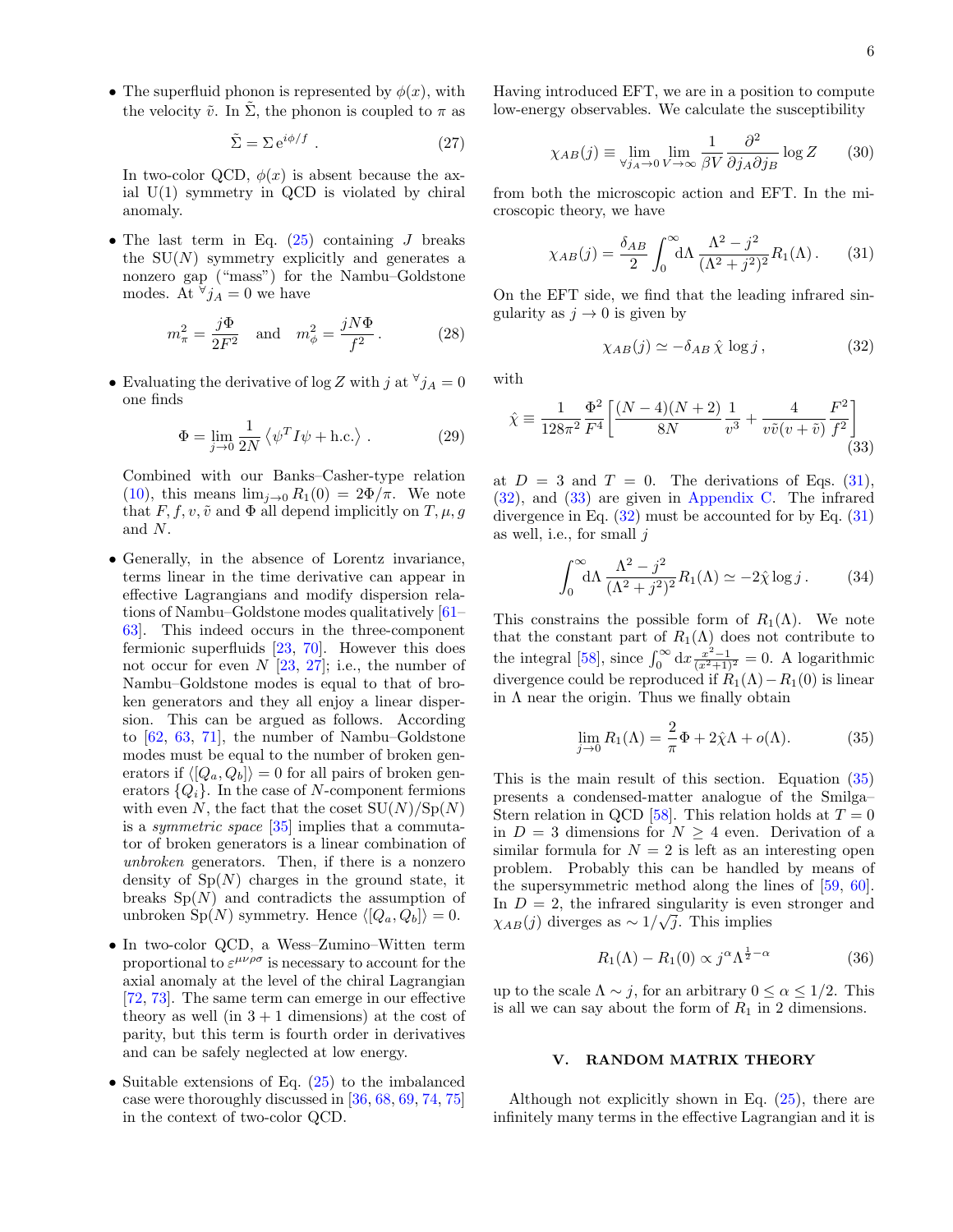imperative to organize them in a consistent manner. One way to do this is to employ a counting scheme where the derivative  $(\partial_{\tau}, \nabla)$  and the mass term  $m_{\pi,\phi}$  are treated as small quantities of the same order. However, there is yet another way of organizing the expansion [\[76\]](#page-12-38). Suppose the system is put in a box of linear extent  $L$  and assume a counting scheme

$$
\partial_{\tau} \sim \nabla \sim \frac{1}{L} \sim T \sim \mathcal{O}(\varepsilon),
$$
  
\n $j \sim \mathcal{O}(\varepsilon^{D+1})$  and  $m_{\pi,\phi} \sim \mathcal{O}(\varepsilon^{\frac{D+1}{2}}).$  (37)

This is called the  $\varepsilon$ -regime [\[76\]](#page-12-38). This can be realized by taking the combined limit  $T \to 0$ ,  $L \to \infty$  and  $j \to 0$ keeping  $\beta V \Phi j \sim 1$ . In this expansion, the leading term is given by the mass term in Eq.  $(25)$  while all the rest are suppressed by additional powers of  $\varepsilon$ , implying that the space-time-dependent part of the Nambu–Goldstone modes is suppressed relative to the zero mode  $\Sigma = \text{const.}$ This leads us to an intriguing observation that the partition function at leading order of the  $\varepsilon$ -expansion reduces to just a finite-dimensional integral over the coset space:

$$
Z = \int_{U(N)/Sp(N)} d\tilde{\Sigma} \exp \left[ -\beta V \Phi \operatorname{Re} \operatorname{tr}(J\tilde{\Sigma}) \right], \qquad (38)
$$

which can be computed analytically  $[67, 77]$  $[67, 77]$  $[67, 77]$ .

A more intuitive way of understanding this dramatic reduction is as follows. For  $D > 1$ , the counting [\(37\)](#page-6-0) implies that a separation of scales

$$
\beta \ll \frac{1}{m_{\pi,\phi}} \quad \text{and} \quad L \ll \frac{v}{m_{\pi}}, \frac{\tilde{v}}{m_{\phi}} \tag{39}
$$

holds. This means that the box size is much shorter than the correlation lengths in both temporal and spatial directions, so that only zero modes of the Nambu– Goldstone modes contribute to the partition function. To avoid confusion, we stress that the domain of validity for the partition function [\(38\)](#page-6-1) does not overlap with the domain where the Banks–Casher-type relation [\(10\)](#page-1-6) and the Smilga–Stern-type relation [\(35\)](#page-5-4) hold. The latter two assume that  $j \to 0$  is taken after  $\beta V \to \infty$ . This is different from the  $\varepsilon$ -regime where the two limits must be taken simultaneously.

Since the form of the partition function  $(38)$  is totally fixed by global symmetries, it embodies the universal nature of the system. Namely, any theory undergoing the same pattern of symmetry breaking should reduce to the same partition function in the  $\varepsilon$ -regime, regardless of all the complex details of the microscopic Lagrangian. This reasoning suggests that the sigma model representation [\(38\)](#page-6-1) may result from a much simpler and tractable model. Indeed it has been shown by Verbaarschot et al. [\[78](#page-12-40)[–81\]](#page-12-41) in the context of QCD that Eq. [\(38\)](#page-6-1) can be reproduced

exactly from the random matrix theory  $(RMT)^8$  $(RMT)^8$ 

$$
Z_{\rm RMT} = \int_{\mathbb{R}^{n \times n}} d\hat{W} \, \det^{N/2} \begin{pmatrix} \hat{j} & \hat{W} \\ -\hat{W}^T & \hat{j} \end{pmatrix} \exp\left(-\frac{n}{2} \operatorname{tr} \hat{W} \hat{W}^T\right),\tag{40}
$$

<span id="page-6-0"></span>where  $\hat{W}$  is a real  $n \times n$  matrix and the hat simulated to dimensionless quantities. In the  $n \to \infty$  limit with  $n\hat{j} = \mathcal{O}(1)$ ,  $Z_{\text{RMT}}$  reduces to [\(38\)](#page-6-1) if we identify

<span id="page-6-5"></span><span id="page-6-3"></span>
$$
\beta V \Phi J \Leftrightarrow n \hat{j} I. \tag{41}
$$

Equation [\(40\)](#page-6-3) is called the chiral Gaussian orthogonal ensemble (chGOE) which corresponds to Class BDI in the ten-fold symmetry classification of RMT  $[84, 85]$  $[84, 85]$  $[84, 85]$ .<sup>[9](#page-6-4)</sup> While chGOE was originally proposed to describe the Dirac operator spectra in two-color QCD, it can equally be applied to multi-component Fermi gases due to the coincidence of the global symmetry breaking pattern,  $U(1) \times SU(N) \rightarrow Sp(N)$ . The only notable distinction is that  $U(1)$  is violated by quantum anomaly in QCD but not in Fermi gases, which is reflected in the form of  $\hat{W}$ : it is a rectangular matrix in applications to QCD but must be a square matrix in our case.

<span id="page-6-1"></span>A notable consequence of the above equivalence between RMT and the  $\varepsilon$ -regime EFT is that the statistical correlations of the near-zero singular values of W (in the full theory) and  $\hat{W}$  (in RMT) on the scale of average level spacing should agree exactly. This is an example of spectral universality that emerges in a variety of physical systems [\[87\]](#page-12-44). In the model [\(40\)](#page-6-3), the average level spacing near zero is of order  $\sim 1/n$ , so the universal behavior is manifested in the singular value spectrum of  $\hat{W}$  (denoted as  $\{\hat{\Lambda}_n\}$  on the scale ~ 1/n. This leads us to define the so-called microscopic spectral density [\[78\]](#page-12-40)

$$
\rho_{\text{RMT}}(\lambda) \equiv \lim_{n \to \infty} \frac{1}{n} \left\langle \sum_{n} \delta \left( \frac{\lambda}{n} - \hat{\Lambda}_n \right) \right\rangle. \tag{42}
$$

In chGOE,  $\rho_{\text{RMT}}(\lambda)$  has been computed analytically at  $\hat{j} = 0$  in [\[80\]](#page-12-45) and for general  $\hat{j} \neq 0$  in [\[88\]](#page-12-46). Now, based on the correspondence between RMT and EFT [cf. [\(41\)](#page-6-5)], we expect that  $\rho(\lambda)$  defined in the full theory as

$$
\rho(\lambda) \equiv \lim_{\beta V \to \infty} \frac{1}{\beta V \Phi} \left\langle \sum_{n} \delta \left( \frac{\lambda}{\beta V \Phi} - \Lambda_n \right) \right\rangle \tag{43}
$$

<span id="page-6-2"></span><sup>8</sup> The connection between RMT and sigma models has been discussed in quite general contexts; see e.g., [\[82,](#page-12-47) [83\]](#page-12-48).

<span id="page-6-4"></span><sup>&</sup>lt;sup>9</sup> The reader may find the  $2 \times 2$  block structure of  $(40)$  in the 'particle-hole' space to be reminiscent of the Bogoliubov–de Gennes ensemble of random matrices [\[85,](#page-12-43) [86\]](#page-12-49). To avoid confusion, let us emphasize that our RMT (chGOE) has no fluctuating components in the particle-particle and hole-hole sector — namely, the Hubbard–Stratonovich transformation leading to [\(2\)](#page-1-3) was performed only in the particle-hole channel.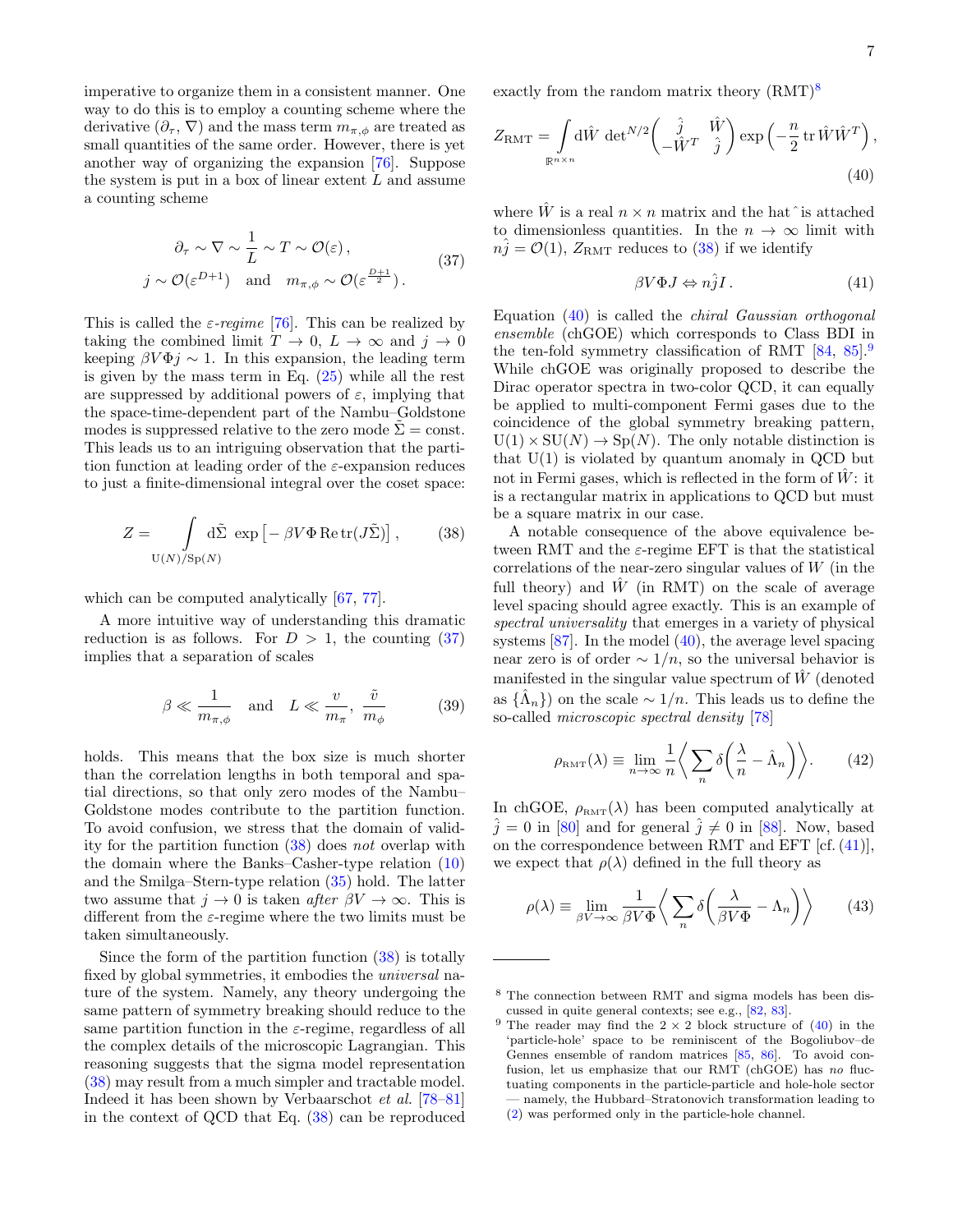must coincide with  $\rho_{\text{RMT}}(\lambda)$  exactly.<sup>[10](#page-7-1)</sup> This coincidence should also occur for higher-order correlation functions and the smallest singular-value distribution  $P(\lambda_{\min})$ . The latter was analytically computed for chGOE by various authors [\[89–](#page-12-50)[94\]](#page-13-0). In the case of QCD, a quantitative agreement between the Dirac spectrum in QCD and the prediction of RMT for  $\rho(\lambda)$  and  $P(\lambda_{\min})$  has been firmly established through Monte Carlo simulations [\[95\]](#page-13-1) (see [\[96,](#page-13-2) [97\]](#page-13-3) for reviews). Before proceeding, let us give a couple of comments regarding  $\rho(\lambda)$ :

- One can define the microscopic spectral density only in the symmetry-broken phase. In the symmetric phase, there is no small singular values of order  $1/V$  and the correspondence to RMT is lost.
- In numerical simulations in the  $\varepsilon$ -regime, one needs to rescale the spectrum of dimensionless singular values so as to match  $\rho_{\text{RMT}}(\lambda)$ . This procedure allows us to extract the value of  $\Phi$  accurately. On the other hand, the Banks–Casher-type relation  $\lim_{j\to 0} R_1(0) = \frac{2}{\pi} \Phi$  also gives  $\Phi$ . The values of Φ obtained in these ways should agree with each other, since  $\Phi$  is a physical observable that enters the low-energy effective theory [\(25\)](#page-4-6). Note however that these measurements cannot be done simultaneously, as they have non-overlapping domains of validity. In practical simulations, the volume is necessarily finite and any measurement is afflicted with finite-volume effects. Of the two methods, one should use the one that receives smaller finitevolume corrections in a given setting.
- Once the symmetry of the action is modified by external perturbations, the corresponding RMT can change from chGOE to something else. For instance, coupling of fermions to an external gauge field would make the matrix  $W$  complex. The appropriate RMT is now the chiral Gaussian unitary ensemble (chGUE) [\[79,](#page-12-51) [98\]](#page-13-4), which has complex matrix elements. In principle one can investigate a crossover between chGOE and chGUE in numerical simulations.
- Yet another perturbation of physical importance is a species imbalance (or polarization). Let us take  $N = 2$  for illustration. If the chemical potential for up( $\uparrow$ ) fermions is detuned from that of down( $\downarrow$ ) fermions by an amount  $\delta \mu \neq 0$ , the partition function can no longer be expressed in terms of a single operator  $WW^{\dagger}$  as in [\(7\)](#page-1-4). Instead, one has to handle a complex eigenvalue spectrum of a non-Hermitian operator  $W_{\uparrow}W_{\downarrow}$  with  $W_{\uparrow}\neq W_{\downarrow}^{\dagger}$ .<sup>[11](#page-7-2)</sup> We

are then forced to adopt a non-Hermitian extension of chGOE (or a chiral extension of the so-called real Ginibre ensemble [\[99\]](#page-13-5)) to describe universal correlations of *complex* eigenvalues of  $W_{\uparrow}W_{\downarrow}.^{12}$  $W_{\uparrow}W_{\downarrow}.^{12}$  $W_{\uparrow}W_{\downarrow}.^{12}$  Such an extension of chGOE has already been thoroughly studied and even analytically solved in [\[100–](#page-13-6) [102\]](#page-13-7), aiming at applications to two-color QCD with baryon chemical potential. Based on the universality of RMT, we believe that the level statistics of the non-Hermitian chGOE should apply to the imbalanced Fermi gases as well.

# <span id="page-7-0"></span>VI. NUMERICAL SIMULATION

We checked a few of the theoretical findings in the former sections by the path-integral Monte Carlo simulation, which is familiar in lattice QCD [\[103\]](#page-13-8). The Monte Carlo configurations are generated on the basis of the measure [\(7\)](#page-1-4), and then the statistical average over configurations is taken. The operator  $(6)$  is discretized on a  $(3+1)$ -dimensional lattice as

$$
W_{x,x'} = \frac{1}{a} \left[ \delta_{x,x'} - \{1 + ga\phi(x)\} e^{\mu a} \delta_{x-e_{\tau},x'} \right]
$$
  

$$
- \frac{1}{2ma^2} \sum_{i=x,y,z} \left( \delta_{x+e_i,x'} + \delta_{x-e_i,x'} - 2\delta_{x,x'} \right),
$$
  
(44)

where  $e_i$  is the unit lattice vector in the *i*-direction and a is the lattice constant  $[104]$ . Boundary conditions are periodic in spatial directions and antiperiodic in the  $\tau$ direction. The particle mass and the chemical potential are fixed at  $2ma = 10$  and  $\mu = 0$ , respectively.

We numerically computed the singular values  $\Lambda_n$ , i.e., the square roots of the eigenvalues of the matrix  $WW^{\dagger}$ . The configurations for  $N = 2$  were generated by the Hybrid Monte Carlo algorithm [\[105\]](#page-13-10). To measure the spec-tral density [\(9\)](#page-1-8), we performed simulations at  $L/a = 4, 6,$ and 8, and then extrapolated the results to the infinite volume limit. The obtained spectral density is shown in Fig. [3.](#page-8-0) At a low temperature  $(Ta = 0.05)$ , the spectral density has a peak at  $\Lambda = 0$  and  $R_1(0)$  is clearly nonzero. From the Banks-Casher-type relation [\(10\)](#page-1-6), this indicates a nonzero fermion condensate in a superfluid phase. At a high temperature  $(Ta = 0.25)$ , the spectral density is a slowly increasing function and  $R_1(0)$  is close to zero. This indicates a normal phase.

We also checked the correspondence to RMT in a small finite volume  $V/a^3 = 4^3$ . To increase the number of configurations, we adopted the quenched approximation,

<span id="page-7-1"></span><sup>&</sup>lt;sup>10</sup> Note the difference from the definition [\(9\)](#page-1-8) of  $R_1(\Lambda)$ . The microscopic spectral density  $\rho(\lambda)$  looks at a much finer structure of the spectrum than the spectral density  $R_1(\Lambda)$  does.

<span id="page-7-2"></span> $^{11}$  The same situation arises when the masses of  $N$  components are unequal.

<span id="page-7-3"></span><sup>&</sup>lt;sup>12</sup> Note that, in the  $\varepsilon$ -regime,  $\delta \mu \sim \mathcal{O}(\varepsilon^{\frac{D+1}{2}})$  must go to zero in the thermodynamic limit [\[29\]](#page-11-15). This means that RMT cannot be used to describe phase transitions that occur in the  $V \to \infty$  limit with  $\delta\mu \neq 0$  fixed.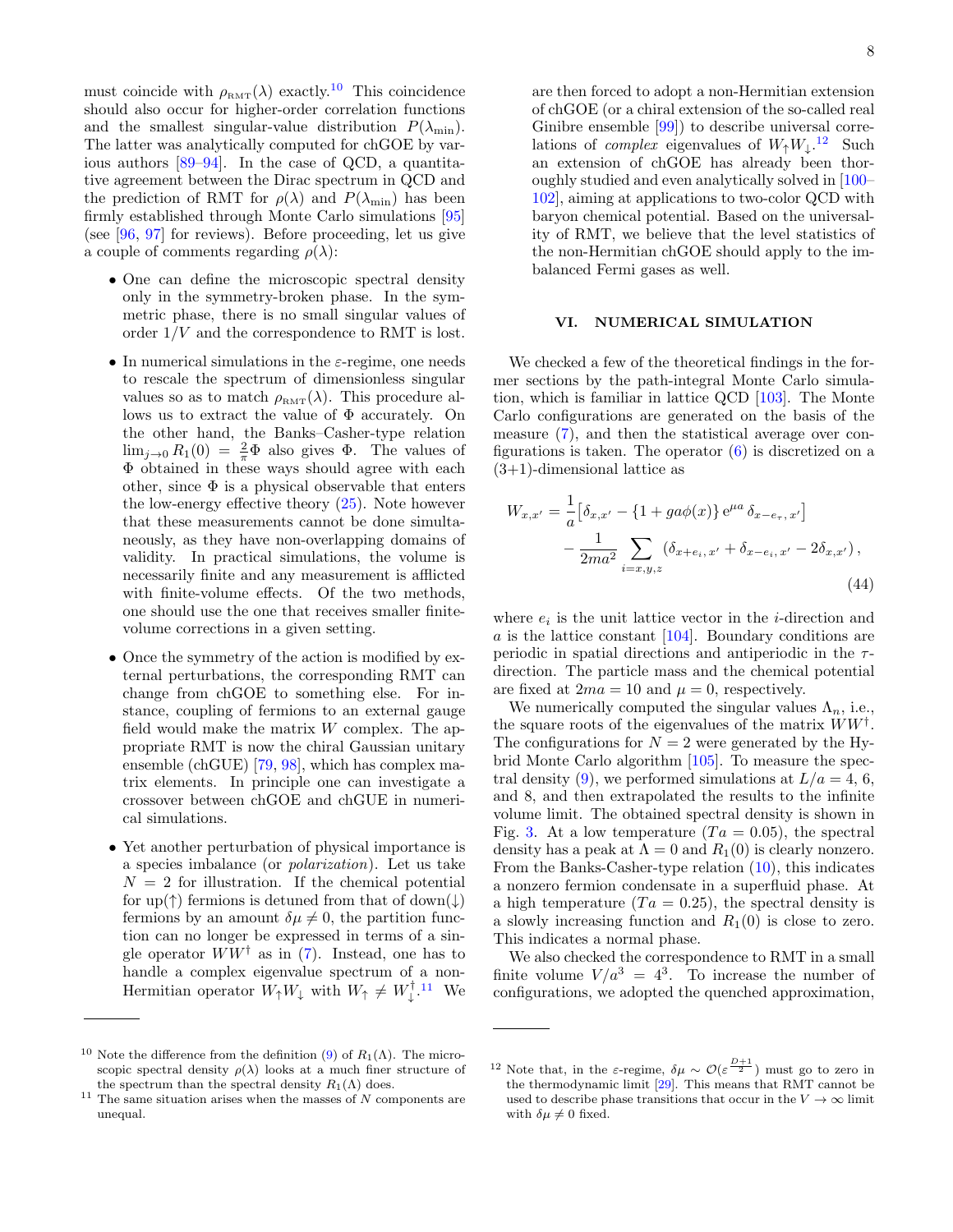

<span id="page-8-0"></span>FIG. 3. Spectral density  $R_1(\Lambda)$  in the lattice simulation for  $N = 2$  and  $g/a^2 = 1$ . The averages over 500 configurations are shown.

which is frequently used in lattice QCD to reduce the computational cost [\[103\]](#page-13-8). In the quenched approximation, the fermion determinant in the measure [\(7\)](#page-1-4) is neglected. The measure is thus given by a product of independent Gaussian weights for  $\phi(x)$ , which helps to speed up the simulation extremely. Since quenched configurations are independent of  $j$ , singular-value distributions have no dependence on  $j$ . In Fig. [4,](#page-8-1) the microscopic spectral density  $\rho(\lambda)$  and the smallest singular-value distribution  $P(\lambda_{\min})$  are shown. In the quenched chGOE with trivial topology  $(\nu = 0)$ , they are analytically given by [\[80,](#page-12-45) [106\]](#page-13-11)

$$
\rho_{\text{RMT}}(\lambda) = \frac{\lambda}{2} \{ J_0(\lambda)^2 + J_1(\lambda)^2 \}
$$
  
+ 
$$
\frac{1}{2} J_0(\lambda) \left( 1 - \int_0^{\lambda} dx J_0(x) \right)
$$
 (45)

and [\[91\]](#page-12-52)

$$
P_{\text{RMT}}(\lambda_{\text{min}}) = \frac{2 + \lambda_{\text{min}}}{4} \exp\left(-\frac{\lambda_{\text{min}}^2}{8} - \frac{\lambda_{\text{min}}}{2}\right), \quad (46)
$$

respectively, which are drawn in Fig. [4](#page-8-1) for comparison. Although these analytical solutions of RMT are parameter free if  $\Phi$  is known, here  $\Phi$  is treated as a fitting parameter. At a low temperature  $(Ta = 0.05)$ , the lattice simulation nicely reproduces the predictions of RMT. At a high temperature  $(Ta = 0.25)$ , the lattice simulation deviates from RMT and approaches the Poisson distribution

$$
P(\lambda_{\min}) = \exp(-\lambda_{\min}), \qquad (47)
$$

which signals absence of a level correlation.



<span id="page-8-1"></span>FIG. 4. Microscopic spectral density  $\rho(\lambda)$  and the smallest singular-value distribution  $P(\lambda_{\min})$  in the quenched lattice simulation with  $g/a^2 = 3$ . The green, blue, and red broken curves are the predictions  $(45)$  and  $(46)$  by RMT and the Poisson statistics [\(47\)](#page-8-4), respectively. The averages over 5000 configurations are shown.

# VII. SUMMARY AND PERSPECTIVE

<span id="page-8-2"></span>In this work, we studied multi-component fermionic superfluids and derived a number of rigorous results by using theoretical methods that hardly appear in conventional studies of nonrelativistic systems but are well established in the field of Quantum Chromodynamics (QCD). By relating the order parameters of spontaneous symmetry breaking to the singular-value spectrum of a single operator  $W$  [Eq. [\(6\)](#page-1-9)] we derived a nonrelativistic analog of the Banks–Casher relation in QCD, which enables us to extract the bifermion condensate  $\langle \psi \psi \rangle$ from the spectrum reliably. Furthermore we have shown, through a spectral analysis of  $W$ , that  $U(1)$  and  $SU(N)$ symmetry of the N-component Fermi gas must be restored/broken simultaneously. This imposes a strong constraint on the phase diagram by precluding intermediate phases where either  $U(1)$  or  $SU(N)$  is broken and the other is not.

<span id="page-8-4"></span><span id="page-8-3"></span>We also developed a low-energy effective theory of Nambu–Goldstone modes in the superfluid phase for general even N, and rigorously derived a formula which expresses the slope of the spectral density near zero in terms of low-energy constants that enter the effective Lagrangian. This is an analog of the Smilga–Stern relation in QCD. In addition, we pointed out that the effective theory can be mapped to a random matrix theory in the ε-regime. From this correspondence we found an analytical formula for the spectral density near zero. This provides us with a novel, numerically clean method to extract the bifermion condensate through fitting to the numerical data of the spectrum. We confirmed these analytical calculations by the path-integral Monte Carlo sim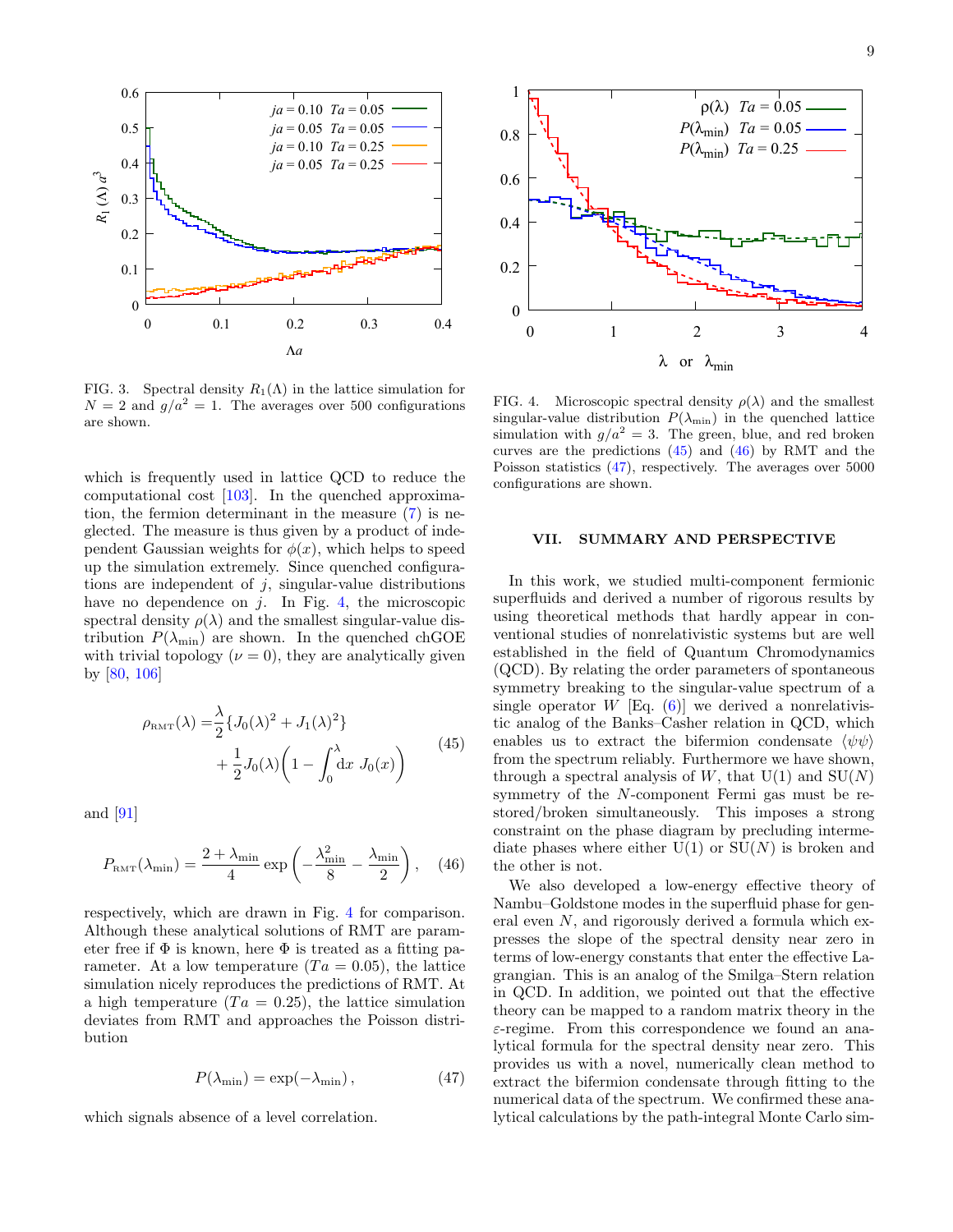ulations.

It should be emphasized that the analysis in this paper involves no uncontrolled approximations and is valid under quite general conditions for temperature, density and the interaction strength, as long as the path-integral measure is positive definite. Our results can be used to benchmark other theoretical methods.

There are various future directions. The multicomponent Hubbard model can be studied in the same manner. This may add to our knowledge of the rigorous results of the Hubbard model. It is also worthwhile to extend the present work to other cases of  $N$ ; in particular, the symmetry analysis based on the multi-point correla-tion functions in Sec. [III](#page-2-0) to  $N \geq 6$ , the Smilga–Stern-like relation in Sec. [IV](#page-4-0) to  $N = 2$ , and the numerical checks of correspondence to RMT in Sec. [VI](#page-7-0) to unquenched  $N \geq 2$ . The extension of our framework to theories with odd N or repulsive interactions is a more challenging problem.

## ACKNOWLEDGMENTS

TK was supported by the RIKEN iTHES project. AY was supported by JSPS KAKENHI Grants Number 15K17624. TK is grateful to Shinsuke M. Nishigaki and Shun Uchino for helpful discussions. The numerical simulations were carried out on SX-ACE in Osaka University.

#### <span id="page-9-0"></span>Appendix A: Spectral density in a free theory

In the free limit  $q \to 0$ , the spectral density can be obtained analytically. The spectral density is independent of j in a free theory. At  $T=0$ ,

$$
R_1(\Lambda)
$$
  
=  $\frac{1}{\beta V} \left\langle \sum_n \delta(\Lambda_n - \Lambda) \right\rangle$   
=  $\frac{2\Lambda}{\beta V}$  tr  $[\delta(WW^{\dagger} - \Lambda^2)]$   
=  $\frac{2\Lambda}{\beta V}$  tr  $\left[ \delta \left( -\partial_{\tau}^2 + \left( -\frac{\nabla^2}{2m} - \mu \right)^2 - \Lambda^2 \right) \right]$   
=  $2(2m)^{D/2} \Lambda \int \frac{d\omega}{2\pi} \int \frac{d^Dq}{(2\pi)^D} \delta (\omega^2 + (q^2 - \mu)^2 - \Lambda^2)$   
=  $\frac{C_D}{(2\pi)^D} (2m)^{D/2} \Lambda \times$   
 $\times \int \frac{d\omega}{2\pi} \int_0^{\infty} dr \ r^{(D-2)/2} \delta (\omega^2 + (r - \mu)^2 - \Lambda^2)$   
=  $\frac{C_D}{(2\pi)^{D+1}} (2m)^{D/2} \Lambda \times$   
 $\times \int_0^{\infty} dr \ r^{(D-2)/2} \frac{\Theta(\Lambda^2 - (r - \mu)^2)}{\sqrt{\Lambda^2 - (r - \mu)^2}},$  (A1)

where  $\Theta(x)$  is a step function and  $C_1 = 2$ ,  $C_2 = 2\pi$  and  $C_3 = 4\pi$ . The integrand of [\(A1\)](#page-9-1) is nonzero for  $(r - \mu)^2 \le$  $\Lambda^2$ , i.e.,  $\mu - \Lambda \leq r \leq \mu + \Lambda$ . We divide the  $(\mu, \Lambda)$ -plane into two regions:  $\mu \geq \Lambda$  and  $\Lambda \geq \mu$ .

# $\bullet$  Case I:  $\mu \geq \Lambda$

Writing  $r = \mu + \Lambda \cos \theta$   $(0 \le \theta \le \pi)$ , we obtain

$$
R_{1}(\Lambda)
$$
\n
$$
= \frac{C_{D}}{(2\pi)^{D+1}} (2m)^{D/2} \Lambda \int_{\mu-\Lambda}^{\mu+\Lambda} dr \frac{r^{(D-2)/2}}{\sqrt{\Lambda^{2} - (r - \mu)^{2}}}
$$
\n
$$
= \frac{C_{D}}{(2\pi)^{D+1}} (2m)^{D/2} \Lambda \int_{0}^{\pi} d\theta \left(\mu + \Lambda \cos \theta\right)^{(D-2)/2}
$$
\n
$$
= \begin{cases} \frac{m}{2\pi} \Lambda & [D = 2] \\ \frac{(2m)^{3/2}}{2\pi^{3}} \Lambda \sqrt{\mu + \Lambda} \mathbf{E} \left(\frac{2\Lambda}{\mu + \Lambda}\right) & [D = 3] \end{cases}, \quad (A2)
$$

<span id="page-9-3"></span>where  $\mathbf{E}(x) \equiv \int_0^{\pi/2} d\theta \sqrt{1 - x \sin^2 \theta}$  is the complete elliptic integral of the second kind. Interestingly,  $R_1(\Lambda)$  has no  $\mu$ -dependence for  $D=2$ .

• Case II:  $\Lambda \geq \mu$ 

$$
R_1(\Lambda)
$$
  
=  $\frac{C_D}{(2\pi)^{D+1}} (2m)^{D/2} \Lambda \int_0^{\mu+\Lambda} dr \frac{r^{(D-2)/2}}{\sqrt{\Lambda^2 - (r - \mu)^2}}$   
=  $\frac{C_D}{(2\pi)^{D+1}} (2m)^{D/2} \Lambda \times$   
 $\times \int_0^{\Xi} d\theta (\mu + \Lambda \cos \theta)^{(D-2)/2} \Big|_{\Xi: = \cos^{-1}(-\frac{\mu}{\Lambda})}$   
=  $\begin{cases} \frac{m}{2\pi^2} \Xi \Lambda & [D = 2] \\ \frac{(2m)^{3/2}}{2\pi^3} \Lambda \sqrt{\mu + \Lambda} \mathbf{E} \left( \frac{\Xi}{2} \Big| \frac{2\Lambda}{\mu + \Lambda} \right) & [D = 3] \end{cases}$ , (A3)

where  $\mathbf{E}(\varphi|x) \equiv \int_0^{\varphi} d\theta \sqrt{1-x\sin^2\theta}$  is the incomplete elliptic integral of the second kind. If we formally set  $\Xi = \pi$ , [\(A3\)](#page-9-2) reduces to [\(A2\)](#page-9-3).

Figure [5](#page-10-2) displays  $R_1(\Lambda)$ . In the limit  $\mu \to 0$  (or  $\Lambda \gg$  $\mu$ ), one finds from  $(A3)$ 

<span id="page-9-2"></span>
$$
R_1(\Lambda) \sim \begin{cases} \frac{m}{4\pi} \Lambda & [D=2] \\ c \frac{(2m)^{3/2}}{2\pi^3} \Lambda \sqrt{\Lambda} & [D=3] \end{cases}, \quad (A4)
$$

<span id="page-9-1"></span>where  $c \equiv \mathbf{E} \left( \frac{\pi}{4} \right)$ 4  $2 = 0.59907...$  is a numerical constant. In contrast, for  $\Lambda \ll \mu$ , [\(A2\)](#page-9-3) becomes

$$
R_1(\Lambda) \sim \begin{cases} \frac{m}{2\pi} \Lambda & [D=2] \\ \frac{\pi}{2} \frac{(2m)^{3/2}}{2\pi^3} \sqrt{\mu} \Lambda & [D=3] \end{cases} . \tag{A5}
$$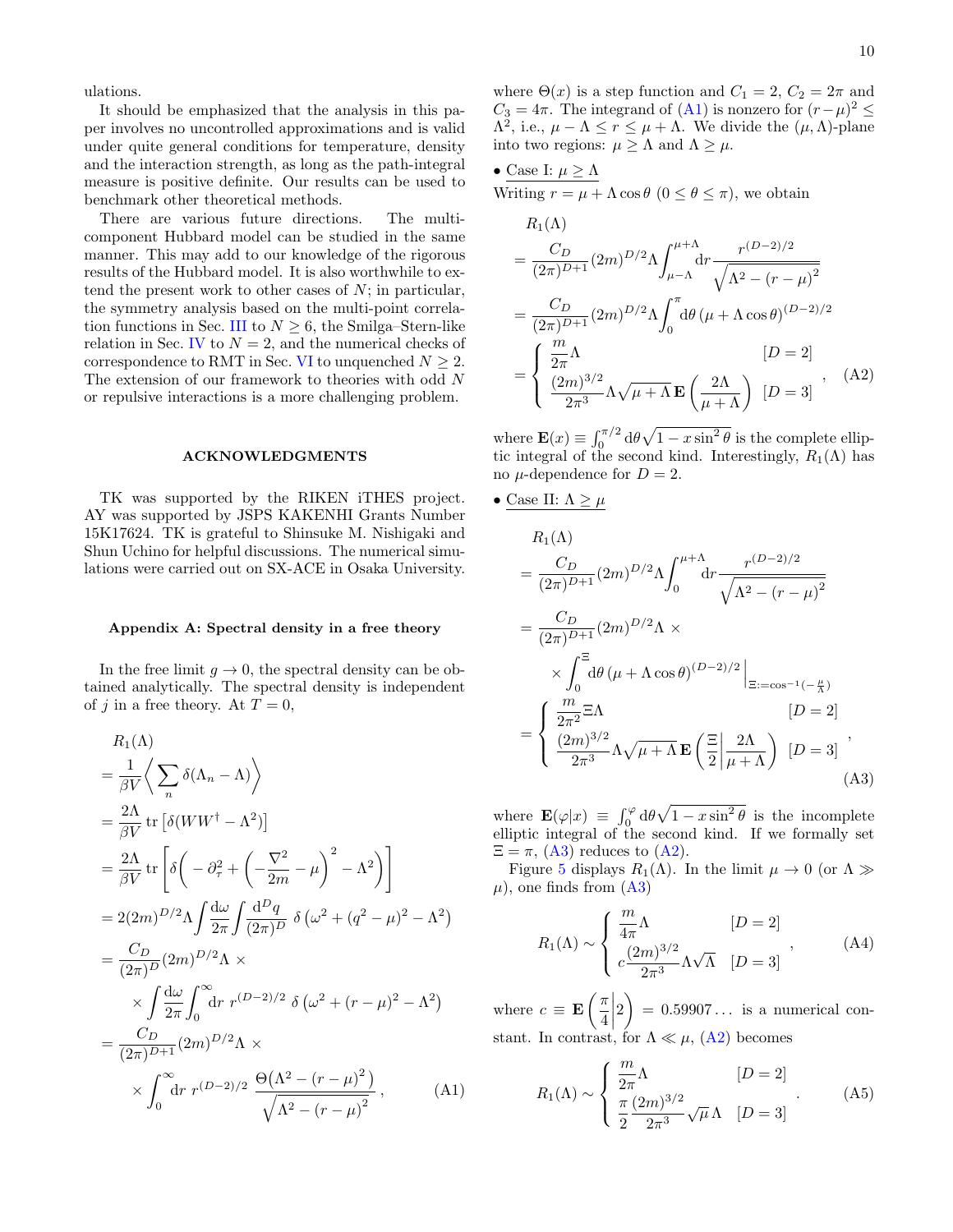

<span id="page-10-2"></span>FIG. 5. Spectral density in the non-interacting limit at  $T = 0$ in 2 (top) and 3 (bottom) spatial dimensions.

At  $T > 0$ , the continuous frequency  $\omega$  should be replaced with the Matsubara frequency  $\omega_n = (2n+1)\pi T$ . This means, in a plane basis,

$$
WW^{\dagger} = \omega_n^2 + \left(\frac{\mathbf{p}^2}{2m} - \mu\right)^2 \ge \omega_0^2 = (\pi T)^2. \quad (A6)
$$

Therefore  $R_1(\Lambda)$  vanishes identically on the interval  $\Lambda \in$  $[0, \pi T]$ .

#### <span id="page-10-0"></span>Appendix B: Correlation functions

In this appendix, we summarize technical formulas of the correlation functions used in Sec. [III.](#page-2-0) The propagators for the theory [\(7\)](#page-1-4) read

$$
\overline{\psi(x)}\overline{\psi}^{\dagger}(y) = \langle x|\frac{\mathbb{1}_N}{W^{\dagger}W + j^2}W^{\dagger}|y\rangle
$$
 (B1a)

$$
\overline{\psi(x)}\overline{\psi}^T(y) = \langle x|\frac{jI}{W^{\dagger}W+j^2}|y\rangle
$$
 (B1b)

$$
\overline{\psi^*(x)}\overline{\psi^T}(y) = \langle x | - \frac{\mathbb{1}_N}{WW^\dagger + j^2}W|y\rangle
$$
 (B1c)

$$
\overline{\psi^*(x)}\overline{\psi^{\dagger}(y)} = \langle x| - \frac{jI}{WW^{\dagger} + j^2}|y\rangle.
$$
 (B1d)

It is a straightforward exercise to evaluate the integrated connected correlator [\(14\)](#page-3-4) for the multiplet  $(\Pi^0, \Delta^0, \Pi^A, \Delta^A)$  defined in Eq. [\(13\)](#page-3-5). Noting that the disconnected piece is nonzero only for  $\Delta^0$ , we find

$$
C_{\Pi^0} = 2 \left\langle \text{tr} \frac{1}{W^{\dagger} W + j^2} \right\rangle, \tag{B2a}
$$

$$
\mathsf{C}_{\Delta^0} = 2 \left\langle \text{tr} \, \frac{W^{\dagger} W - j^2}{(W^{\dagger} W + j^2)^2} \right\rangle + 2N \left\langle \left( \text{tr} \, \frac{j}{W^{\dagger} W + j^2} \right)^2 \right\rangle
$$

$$
- 2N \left\langle \text{tr} \, \frac{j}{W^{\dagger} W + j^2} \right\rangle^2, \tag{B2b}
$$

$$
C_{\Pi^A} = 4 \operatorname{tr} (T^A T^A) \left\langle \operatorname{tr} \frac{1}{W^{\dagger} W + j^2} \right\rangle, \tag{B2c}
$$

$$
\mathsf{C}_{\Delta^A} = 4 \operatorname{tr} (T^A T^A) \left\langle \operatorname{tr} \frac{W^\dagger W - j^2}{(W^\dagger W + j^2)^2} \right\rangle. \tag{B2d}
$$

In deriving these results we used the identity

$$
\text{tr}\,\frac{j}{WW^\dagger + j^2} = \text{tr}\,\frac{j}{W^\dagger W + j^2}.
$$
 (B3)

Note that an analogue of this relation for the Dirac operator does not hold in QCD because of the index theorem. The summation over  $A$  can be easily taken with the help of the identity

$$
\sum_{A} T^{A} T^{A} = \frac{N^{2} - N - 2}{4N} \mathbb{1}_{N}. \tag{B4}
$$

# <span id="page-10-1"></span>Appendix C: Derivation of  $\chi_{AB}(j)$

Here, we derive Eqs.  $(31)$ ,  $(32)$ , and  $(33)$ . In the microscopic theory, the partition function [\(7\)](#page-1-4) is modified by the generalized source term [\(23\)](#page-4-7) as  $Z(j) \rightarrow Z(J)$ . The susceptibility is

$$
\chi_{AB}(j) \equiv \lim_{\forall j_A \to 0} \lim_{V \to \infty} \frac{1}{\beta V} \frac{\partial^2}{\partial j_A \partial j_B} \log Z(J)
$$
  
= 
$$
\lim_{\forall j_A \to 0} \lim_{V \to \infty} \frac{1}{4\beta V} \int_x \int_y \langle \Delta^A(x) \Delta^B(y) \rangle_J \quad (C1)
$$
  
= 
$$
\frac{\delta_{AB}}{2} \int_0^\infty d\Lambda \frac{\Lambda^2 - j^2}{(\Lambda^2 + j^2)^2} R_1(\Lambda).
$$

This gives Eq. [\(31\)](#page-5-1). While the average  $\langle \cdots \rangle_j$  is taken over the measure with a generalized source term [\(23\)](#page-4-7),  $R_1(\Lambda)$  is given by the original measure [\(7\)](#page-1-4) in the  $j_A \to 0$ limit.

In EFT, we assume  $T = 0$  for the sake of simplicity. The  $j_A$ -dependent part of the source term is

$$
Retr(J\tilde{\Sigma}) = j_A \mathcal{V}^A + \dots \tag{C2}
$$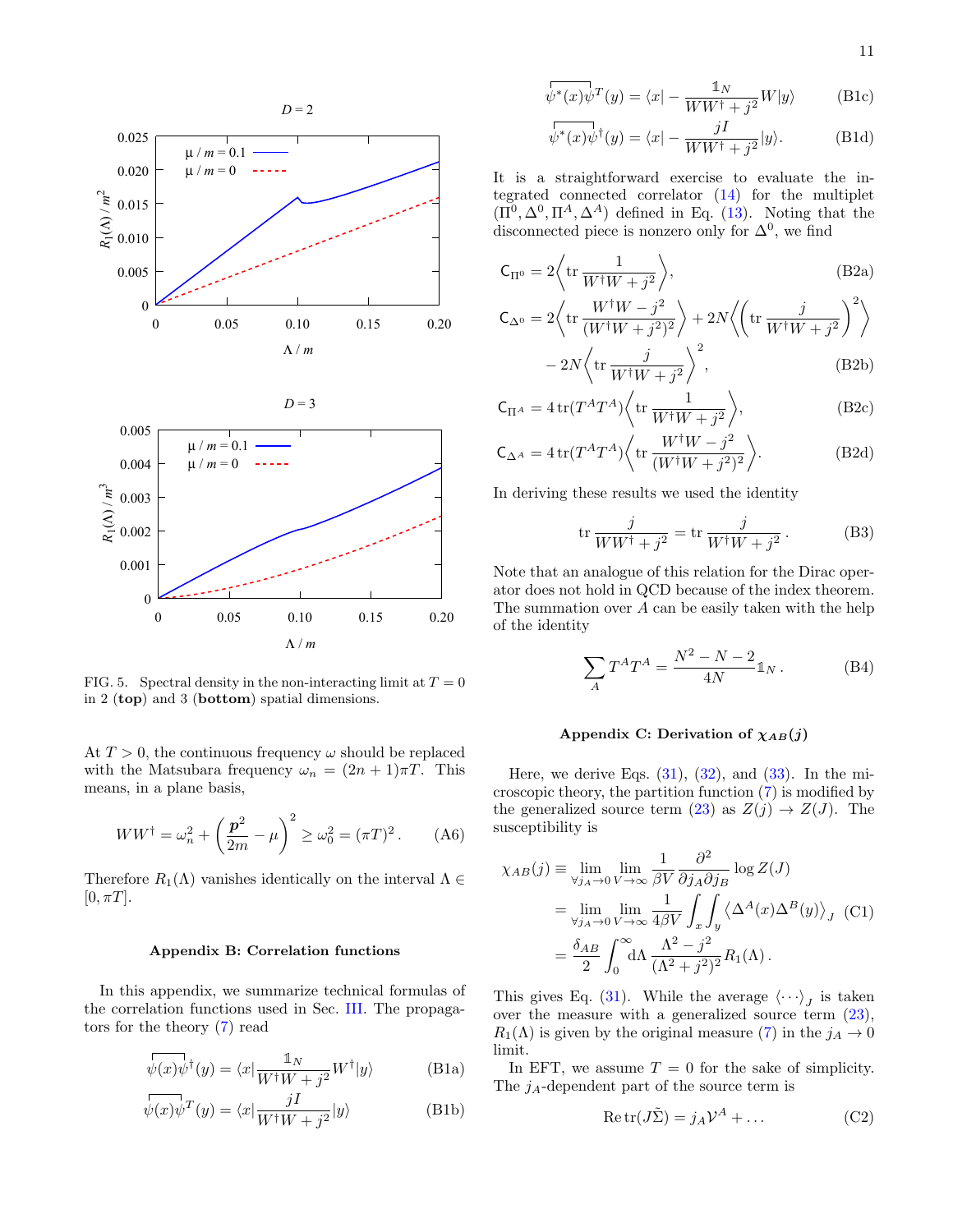with

$$
\mathcal{V}^A \equiv \frac{1}{4F^2} \operatorname{tr} (T^A \{ T^P, T^Q \}) \pi^P \pi^Q + \frac{1}{2Ff} \phi \pi^A \quad \text{(C3)}
$$

in the leading order of  $\phi$  and  $\pi^A$ . Hence

$$
\chi_{AB}(j) = \frac{\Phi^2}{\beta V} \int_x \int_y \langle \mathcal{V}^A(x) \mathcal{V}^B(y) \rangle_{1\text{-loop}} \tag{C4}
$$

where  $\langle V^A \rangle = 0$  was used. The subscript implies we will perform a one-loop analysis, which is sufficient to see the leading infrared behavior. As the cross term  $\langle \pi^P \pi^Q \phi \pi^A \rangle = 0$ , we get

$$
\chi_{AB}(j) = \frac{\Phi^2}{8F^4} \text{tr}\left(T^A \{T^P, T^Q\}\right) \text{tr}\left(T^B \{T^P, T^Q\}\right) \times \\ \times \int_p \frac{1}{(\omega^2 + v^2 p^2 + m_\pi^2)^2} \\ + \delta_{AB} \frac{\Phi^2}{4F^2 f^2} \int_p \frac{1}{\omega^2 + v^2 p^2 + m_\pi^2} \frac{1}{\omega^2 + \tilde{v}^2 p^2 + m_\phi^2},
$$
\n(C5)

- <span id="page-11-0"></span>[1] P. Kapitza, Nature 141[, 74 \(1938\).](http://dx.doi.org/10.1038/141074a0)
- [2] D. D. Osheroff, R. C. Richardson, and D. M. Lee, *[Phys.](http://dx.doi.org/10.1103/PhysRevLett.28.885)* Rev. Lett. 28[, 885 \(1972\).](http://dx.doi.org/10.1103/PhysRevLett.28.885)
- [3] M. H. Anderson, J. R. Ensher, M. R. Matthews, C. E. Wieman, and E. A. Cornell, Science 269[, 198 \(1995\).](http://dx.doi.org/10.1126/science.269.5221.198)
- <span id="page-11-1"></span>[4] K. B. Davis, M. O. Mewes, M. R. Andrews, N. J. van Druten, D. S. Durfee, D. M. Kurn, and W. Ketterle, [Phys. Rev. Lett.](http://dx.doi.org/ 10.1103/PhysRevLett.75.3969) 75, 3969 (1995).
- <span id="page-11-2"></span>[5] J. Bardeen, L. N. Cooper, and J. R. Schrieffer, [Phys.](http://dx.doi.org/10.1103/PhysRev.108.1175) Rev. 108[, 1175 \(1957\).](http://dx.doi.org/10.1103/PhysRev.108.1175)
- <span id="page-11-3"></span>[6] Y. Nambu, Phys. Rev. **117**[, 648 \(1960\).](http://dx.doi.org/10.1103/PhysRev.117.648)
- [7] Y. Nambu and G. Jona-Lasinio, [Phys. Rev.](http://dx.doi.org/10.1103/PhysRev.122.345) 122, 345 [\(1961\).](http://dx.doi.org/10.1103/PhysRev.122.345)
- <span id="page-11-4"></span>[8] Y. Nambu and G. Jona-Lasinio, [Phys. Rev.](http://dx.doi.org/10.1103/PhysRev.124.246) 124, 246 [\(1961\).](http://dx.doi.org/10.1103/PhysRev.124.246)
- <span id="page-11-5"></span>[9] P. W. Higgs, Phys. Lett. 12[, 132 \(1964\).](http://dx.doi.org/10.1016/0031-9163(64)91136-9)
- [10] F. Englert and R. Brout, [Phys. Rev. Lett.](http://dx.doi.org/10.1103/PhysRevLett.13.321) 13, 321 [\(1964\).](http://dx.doi.org/10.1103/PhysRevLett.13.321)
- <span id="page-11-6"></span>[11] P. W. Higgs, *[Phys. Rev. Lett.](http://dx.doi.org/10.1103/PhysRevLett.13.508)* **13**, 508 (1964).
- <span id="page-11-7"></span>[12] Y. V. Gaponov, D. Vladimirov, and J. Bang, Acta Physica Hungarica New Series Heavy Ion Physics 3, 189 (1996).
- <span id="page-11-8"></span>[13] S. Taie, Y. Takasu, S. Sugawa, R. Yamazaki, T. Tsujimoto, R. Murakami, and Y. Takahashi, [Physical](http://dx.doi.org/ 10.1103/PhysRevLett.105.190401) Review Letters 105[, 190401 \(2010\),](http://dx.doi.org/ 10.1103/PhysRevLett.105.190401) [arXiv:1005.3670](http://arxiv.org/abs/1005.3670) [\[cond-mat.quant-gas\].](http://arxiv.org/abs/1005.3670)
- <span id="page-11-9"></span>[14] C. Honerkamp and W. Hofstetter, [Physical Review Let](http://dx.doi.org/10.1103/PhysRevLett.92.170403)ters 92[, 170403 \(2004\),](http://dx.doi.org/10.1103/PhysRevLett.92.170403) [cond-mat/0309374.](http://arxiv.org/abs/cond-mat/0309374)
- <span id="page-11-10"></span>[15] S. Taie, R. Yamazaki, S. Sugawa, and Y. Takahashi, [Nature Physics](http://dx.doi.org/10.1038/nphys2430) 8, 825 (2012), [arXiv:1208.4883 \[cond](http://arxiv.org/abs/1208.4883)[mat.quant-gas\].](http://arxiv.org/abs/1208.4883)
- <span id="page-11-11"></span>[16] C. Wu, J.-p. Hu, and S.-c. Zhang, [Phys. Rev. Lett.](http://dx.doi.org/10.1103/PhysRevLett.91.186402) 91, [186402 \(2003\),](http://dx.doi.org/10.1103/PhysRevLett.91.186402) [arXiv:cond-mat/0302165 \[cond-mat.str](http://arxiv.org/abs/cond-mat/0302165)[el\].](http://arxiv.org/abs/cond-mat/0302165)

with  $\int_p \equiv \int \frac{d\omega}{2\pi} \int \frac{d^D p}{(2\pi)^D}$ . We consult [\[60\]](#page-12-21) to obtain

$$
\text{tr}\left(T^{A}\{T^{P},T^{Q}\}\right)\text{tr}\left(T^{B}\{T^{P},T^{Q}\}\right) =\frac{(N-4)(N+2)}{8N}\delta_{AB}.
$$
 (C6)

The momentum integrals in Eq.  $(C5)$  are divergent in the limit  $j \to 0$  for  $D \leq 3$ . At  $D = 3$ , the leading singularity in  $j \to 0$  is

$$
\int_{p} \frac{1}{(\omega^2 + v^2 \mathbf{p}^2 + m_{\pi}^2)^2} \simeq -\frac{1}{16\pi^2} \frac{1}{v^3} \log j, \qquad \text{(C7)}
$$
\n
$$
\int_{p} \frac{1}{\omega^2 + v^2 \mathbf{p}^2 + m_{\pi}^2} \frac{1}{\omega^2 + \tilde{v}^2 \mathbf{p}^2 + m_{\phi}^2}
$$
\n
$$
\simeq -\frac{1}{8\pi^2} \frac{1}{v\tilde{v}(v + \tilde{v})} \log j. \qquad \text{(C8)}
$$

<span id="page-11-18"></span>We used  $m_{\pi}^2 = j\Phi/2F^2$  and  $m_{\phi}^2 = jN\Phi/f^2$ . Collecting everything, we obtain Eqs.  $(32)$  and  $(33)$ . In the same way one can show  $\chi_{AB}(j) \sim 1/\sqrt{j}$  at  $D = 2$ .

- [17] C. Honerkamp and W. Hofstetter, [Phys. Rev.](http://dx.doi.org/10.1103/PhysRevB.70.094521) **B70**, [094521 \(2004\),](http://dx.doi.org/10.1103/PhysRevB.70.094521) [cond-mat/0403166.](http://arxiv.org/abs/cond-mat/0403166)
- [18] M. Y. Veillette, D. E. Sheehy, and L. Radzihovsky, Phys. Rev. **A75**[, 043614 \(2007\),](http://dx.doi.org/10.1103/PhysRevA.75.043614) [arXiv:cond](http://arxiv.org/abs/cond-mat/0610798)[mat/0610798 \[cond-mat.other\].](http://arxiv.org/abs/cond-mat/0610798)
- [19] R. W. Cherng, G. Refael, and E. Demler, [Phys. Rev.](http://dx.doi.org/10.1103/PhysRevLett.99.130406) Lett. 99,[, 130406 \(2007\),](http://dx.doi.org/10.1103/PhysRevLett.99.130406) [0705.0347.](http://arxiv.org/abs/0705.0347)
- [20] A. V. Gorshkov, M. Hermele, V. Gurarie, C. Xu, P. S. Julienne, J. Ye, P. Zoller, E. Demler, M. D. Lukin, and A. M. Rey, [Nature Phys.](http://dx.doi.org/10.1038/nphys1535) 6,, 289 (2009), [0905.2610.](http://arxiv.org/abs/0905.2610)
- [21] M. A. Cazalilla, A. F. Ho, and M. Ueda, [New Journal](http://dx.doi.org/10.1088/1367-2630/11/10/103033) of Physics 11,[, 103033 \(2009\),](http://dx.doi.org/10.1088/1367-2630/11/10/103033) [0905.4948.](http://arxiv.org/abs/0905.4948)
- [22] E. Szirmai and M. Lewenstein, [Europhysics Letters](http://dx.doi.org/10.1209/0295-5075/93/66005) 93,, [66005 \(2010\),](http://dx.doi.org/10.1209/0295-5075/93/66005) [1009.4868.](http://arxiv.org/abs/1009.4868)
- <span id="page-11-17"></span>[23] S. K. Yip, Phys. Rev. **A83**[, 063607 \(2011\),](http://dx.doi.org/10.1103/PhysRevA.83.063607) [1101.1714.](http://arxiv.org/abs/1101.1714)
- [24] H. hsuan Hung, Y. Wang, and C. Wu, [Phys. Rev. B](http://dx.doi.org/10.1103/PhysRevB.84.054406) 84,[, 054406 \(2011\),](http://dx.doi.org/10.1103/PhysRevB.84.054406) [1103.1926.](http://arxiv.org/abs/1103.1926)
- [25] S. K. Yip, B.-L. Huang, and J.-S. Kao, *[Phys. Rev.](http://dx.doi.org/10.1103/PhysRevA.89.043610)* A89, [043610 \(2014\),](http://dx.doi.org/10.1103/PhysRevA.89.043610) [1312.6765.](http://arxiv.org/abs/1312.6765)
- <span id="page-11-12"></span>[26] X. Zhang, M. Bishof, S. L. Bromley, C. V. Kraus, M. S. Safronova, P. Zoller, A. M. Rey, and J. Ye, [Science](http://dx.doi.org/10.1126/science.1254978) 345, [1467 \(2014\),](http://dx.doi.org/10.1126/science.1254978) [arXiv:1403.2964 \[cond-mat.quant-gas\].](http://arxiv.org/abs/1403.2964)
- <span id="page-11-13"></span>[27] M. Cazalilla and A. Rey, [Rept. Prog. Phys.](http://dx.doi.org/10.1088/0034-4885/77/12/124401) 77, 124401 [\(2014\),](http://dx.doi.org/10.1088/0034-4885/77/12/124401) [arXiv:1403.2792 \[cond-mat.quant-gas\].](http://arxiv.org/abs/1403.2792)
- <span id="page-11-14"></span>[28] T. Banks and A. Casher, Nucl. Phys. **B169**[, 103 \(1980\).](http://dx.doi.org/10.1016/0550-3213(80)90255-2)
- <span id="page-11-15"></span>[29] G. Akemann, J. C. Osborn, K. Splittorff, and J. J. M. Verbaarschot, Nucl. Phys. B712[, 287 \(2005\),](http://dx.doi.org/10.1016/j.nuclphysb.2005.01.018) [arXiv:hep](http://arxiv.org/abs/hep-th/0411030)[th/0411030 \[hep-th\].](http://arxiv.org/abs/hep-th/0411030)
- [30] J. C. Osborn, K. Splittorff, and J. J. M. Verbaarschot, [Phys. Rev. Lett.](http://dx.doi.org/10.1103/PhysRevLett.94.202001) 94, 202001 (2005), [arXiv:hep](http://arxiv.org/abs/hep-th/0501210)[th/0501210 \[hep-th\].](http://arxiv.org/abs/hep-th/0501210)
- <span id="page-11-16"></span>[31] T. Kanazawa, T. Wettig, and N. Yamamoto, [JHEP](http://dx.doi.org/10.1007/JHEP12(2011)007) 12, [007 \(2011\),](http://dx.doi.org/10.1007/JHEP12(2011)007) [arXiv:1110.5858 \[hep-ph\].](http://arxiv.org/abs/1110.5858)
- [32] T. Kanazawa and T. Wettig, JHEP 10[, 55 \(2014\),](http://dx.doi.org/10.1007/JHEP10(2014)055)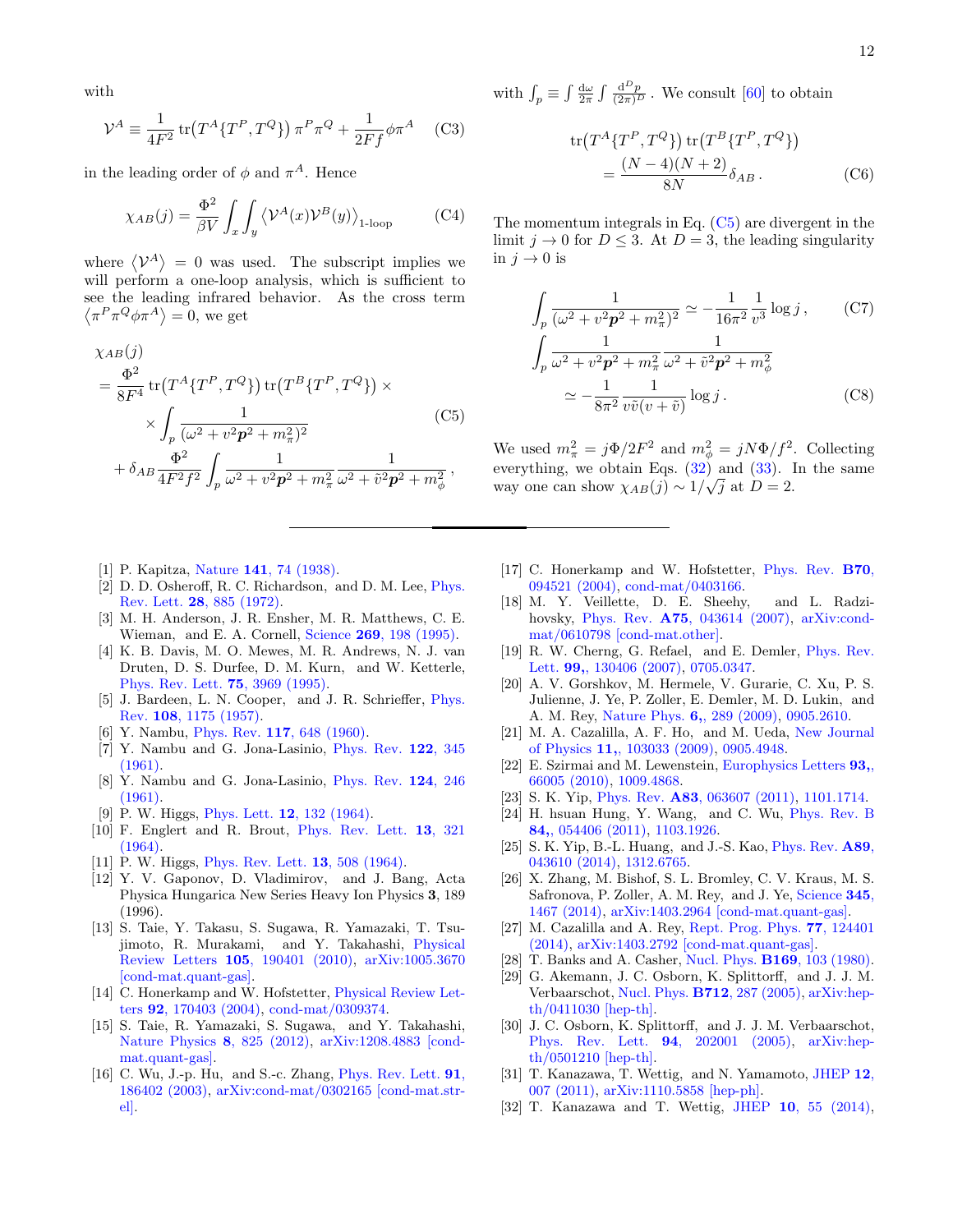[arXiv:1406.6131 \[hep-ph\].](http://arxiv.org/abs/1406.6131)

- <span id="page-12-0"></span>[33] J. J. M. Verbaarschot and T. Wettig, [Phys. Rev.](http://dx.doi.org/10.1103/PhysRevD.90.116004) D90, [116004 \(2014\),](http://dx.doi.org/10.1103/PhysRevD.90.116004) [arXiv:1407.8393 \[hep-th\].](http://arxiv.org/abs/1407.8393)
- <span id="page-12-1"></span>[34] I. A. Shushpanov and A. V. Smilga, *[Phys. Lett.](http://dx.doi.org/10.1016/S0370-2693(97)00441-3)* **B402**, [351 \(1997\),](http://dx.doi.org/10.1016/S0370-2693(97)00441-3) [arXiv:hep-ph/9703201 \[hep-ph\].](http://arxiv.org/abs/hep-ph/9703201)
- <span id="page-12-2"></span>[35] M. E. Peskin, Nucl. Phys. **B175**[, 197 \(1980\).](http://dx.doi.org/10.1016/0550-3213(80)90051-6)
- <span id="page-12-3"></span>[36] J. B. Kogut, M. A. Stephanov, D. Toublan, J. J. M. Verbaarschot, and A. Zhitnitsky, [Nucl. Phys.](http://dx.doi.org/10.1016/S0550-3213(00)00242-X) B582, [477 \(2000\),](http://dx.doi.org/10.1016/S0550-3213(00)00242-X) [arXiv:hep-ph/0001171 \[hep-ph\].](http://arxiv.org/abs/hep-ph/0001171)
- <span id="page-12-4"></span>[37] C. Vafa and E. Witten, Nucl. Phys. **B234**[, 173 \(1984\).](http://dx.doi.org/10.1016/0550-3213(84)90230-X)
- <span id="page-12-5"></span>[38] D. A. Kosower, Phys. Lett. **B144**[, 215 \(1984\).](http://dx.doi.org/10.1016/0370-2693(84)91806-9)
- <span id="page-12-6"></span>[39] K. Rajagopal and F. Wilczek, (2000), [arXiv:hep](http://arxiv.org/abs/hep-ph/0011333)[ph/0011333 \[hep-ph\].](http://arxiv.org/abs/hep-ph/0011333)
- <span id="page-12-7"></span>[40] M. G. Alford, A. Schmitt, K. Rajagopal, and T. Schäfer, [Rev. Mod. Phys.](http://dx.doi.org/10.1103/RevModPhys.80.1455) **80**, 1455 (2008), [arXiv:0709.4635 \[hep-ph\].](http://arxiv.org/abs/0709.4635)
- <span id="page-12-8"></span>[41] J. Stern, (1998), [arXiv:hep-ph/9801282.](http://arxiv.org/abs/hep-ph/9801282)
- [42] I. I. Kogan, A. Kovner, and M. A. Shifman, *[Phys. Rev.](http://dx.doi.org/10.1103/PhysRevD.59.016001)* D59[, 016001 \(1999\),](http://dx.doi.org/10.1103/PhysRevD.59.016001) [arXiv:hep-ph/9807286.](http://arxiv.org/abs/hep-ph/9807286)
- <span id="page-12-9"></span>[43] T. Kanazawa, JHEP 10[, 010 \(2015\),](http://dx.doi.org/10.1007/JHEP10(2015)010) [arXiv:1507.06376](http://arxiv.org/abs/1507.06376) [\[hep-ph\].](http://arxiv.org/abs/1507.06376)
- <span id="page-12-10"></span>[44] E. V. Shuryak, Comments Nucl.Part.Phys. 21, 235 (1994), [arXiv:hep-ph/9310253 \[hep-ph\].](http://arxiv.org/abs/hep-ph/9310253)
- [45] T. D. Cohen, Phys.Rev. D54[, 1867 \(1996\),](http://dx.doi.org/10.1103/PhysRevD.54.R1867) [arXiv:hep](http://arxiv.org/abs/hep-ph/9601216)[ph/9601216 \[hep-ph\].](http://arxiv.org/abs/hep-ph/9601216)
- [46] C. W. Bernard, T. Blum, C. E. Detar, S. A. Gottlieb, U. M. Heller, J. E. Hetrick, K. Rummukainen, R. Sugar, D. Toussaint, and M. Wingate, [Phys. Rev. Lett.](http://dx.doi.org/10.1103/PhysRevLett.78.598) 78, 598 [\(1997\),](http://dx.doi.org/10.1103/PhysRevLett.78.598) [arXiv:hep-lat/9611031 \[hep-lat\].](http://arxiv.org/abs/hep-lat/9611031)
- [47] S. Chandrasekharan, D. Chen, N. H. Christ, W.-J. Lee, R. Mawhinney, and P. M. Vranas, [Phys. Rev. Lett.](http://dx.doi.org/ 10.1103/PhysRevLett.82.2463) 82, [2463 \(1999\),](http://dx.doi.org/ 10.1103/PhysRevLett.82.2463) [arXiv:hep-lat/9807018 \[hep-lat\].](http://arxiv.org/abs/hep-lat/9807018)
- [48] R. G. Edwards, U. M. Heller, J. E. Kiskis, and R. Narayanan, Phys. Rev. D61[, 074504 \(2000\),](http://dx.doi.org/10.1103/PhysRevD.61.074504) [arXiv:hep-lat/9910041 \[hep-lat\].](http://arxiv.org/abs/hep-lat/9910041)
- <span id="page-12-11"></span>[49] T. Kanazawa and N. Yamamoto, (2015), [arXiv:1508.02416 \[hep-th\].](http://arxiv.org/abs/1508.02416)
- <span id="page-12-12"></span>[50] Y. Hidaka, K. Kamikado, T. Kanazawa, and T. Noumi, Phys. Rev. D92[, 034003 \(2015\),](http://dx.doi.org/10.1103/PhysRevD.92.034003) [arXiv:1505.00848 \[hep](http://arxiv.org/abs/1505.00848)[ph\].](http://arxiv.org/abs/1505.00848)
- <span id="page-12-13"></span>[51] L. Radzihovsky, Phys. Rev. **A 84**[, 023611 \(2011\),](http://dx.doi.org/10.1103/PhysRevA.84.023611) [arXiv:1102.4903 \[cond-mat\].](http://arxiv.org/abs/1102.4903)
- <span id="page-12-14"></span>[52] L. Radzihovsky, [Physica C: Superconductivity](http://dx.doi.org/10.1016/j.physc.2012.04.014) 481, 189 [\(2012\),](http://dx.doi.org/10.1016/j.physc.2012.04.014) [arXiv:1112.0773 \[cond-mat\].](http://arxiv.org/abs/1112.0773)
- <span id="page-12-15"></span>[53] V. P. Gusynin, V. A. Miransky, and I. A. Shovkovy, [Phys. Rev. Lett.](http://dx.doi.org/10.1103/PhysRevLett.73.3499) 73, 3499 (1994), [Erratum: Phys. Rev. Lett.76,1005(1996)], [arXiv:hep-ph/9405262 \[hep-ph\].](http://arxiv.org/abs/hep-ph/9405262)
- <span id="page-12-16"></span>[54] V. P. Gusynin, V. A. Miransky, and I. A. Shovkovy, Phys. Rev. D52[, 4718 \(1995\),](http://dx.doi.org/10.1103/PhysRevD.52.4718) [arXiv:hep-th/9407168](http://arxiv.org/abs/hep-th/9407168) [\[hep-th\].](http://arxiv.org/abs/hep-th/9407168)
- <span id="page-12-17"></span>[55] A. K. Das and M. B. Hott, *Phys. Rev.* **D53**[, 2252 \(1996\),](http://dx.doi.org/10.1103/PhysRevD.53.2252) [arXiv:hep-th/9504086 \[hep-th\].](http://arxiv.org/abs/hep-th/9504086)
- <span id="page-12-18"></span>[56] M. E. Fisher, M. N. Barber, and D. Jasnow, [Phys. Rev.](http://dx.doi.org/10.1103/PhysRevA.8.1111) A8[, 1111 \(1973\).](http://dx.doi.org/10.1103/PhysRevA.8.1111)
- <span id="page-12-19"></span>[57] P. Hasenfratz and H. Leutwyler, [Nucl. Phys.](http://dx.doi.org/10.1016/0550-3213(90)90603-B) B343, 241 [\(1990\).](http://dx.doi.org/10.1016/0550-3213(90)90603-B)
- <span id="page-12-20"></span>[58] A. V. Smilga and J. Stern, [Phys. Lett.](http://dx.doi.org/10.1016/0370-2693(93)91551-W) **B318**, 531 [\(1993\).](http://dx.doi.org/10.1016/0370-2693(93)91551-W)
- <span id="page-12-37"></span>[59] J. C. Osborn, D. Toublan, and J. J. M. Verbaarschot, Nucl. Phys. B540[, 317 \(1999\),](http://dx.doi.org/10.1016/S0550-3213(98)00716-0) [arXiv:hep-th/9806110.](http://arxiv.org/abs/hep-th/9806110)
- <span id="page-12-21"></span>[60] D. Toublan and J. J. M. Verbaarschot, [Nucl. Phys.](http://dx.doi.org/10.1016/S0550-3213(99)00449-6) B560[, 259 \(1999\),](http://dx.doi.org/10.1016/S0550-3213(99)00449-6) [arXiv:hep-th/9904199.](http://arxiv.org/abs/hep-th/9904199)
- <span id="page-12-22"></span>[61] H. Leutwyler, Phys. Rev. D49[, 3033 \(1994\),](http://dx.doi.org/10.1103/PhysRevD.49.3033) [arXiv:hep](http://arxiv.org/abs/hep-ph/9311264)[ph/9311264 \[hep-ph\].](http://arxiv.org/abs/hep-ph/9311264)
- <span id="page-12-30"></span>[62] H. Watanabe and H. Murayama, [Phys. Rev. Lett.](http://dx.doi.org/10.1103/PhysRevLett.108.251602) 108, [251602 \(2012\),](http://dx.doi.org/10.1103/PhysRevLett.108.251602) [arXiv:1203.0609 \[hep-th\].](http://arxiv.org/abs/1203.0609)
- <span id="page-12-28"></span>[63] Y. Hidaka, [Phys. Rev. Lett.](http://dx.doi.org/10.1103/PhysRevLett.110.091601) 110, 091601 (2013), [arXiv:1203.1494 \[hep-th\].](http://arxiv.org/abs/1203.1494)
- <span id="page-12-23"></span>[64] D. A. Takahashi and M. Nitta, [Annals Phys.](http://dx.doi.org/10.1016/j.aop.2014.12.009) 354, 101 [\(2015\),](http://dx.doi.org/10.1016/j.aop.2014.12.009) [arXiv:1404.7696 \[cond-mat.quant-gas\].](http://arxiv.org/abs/1404.7696)
- <span id="page-12-24"></span>[65] H. Watanabe and H. Murayama, [Phys. Rev.](http://dx.doi.org/10.1103/PhysRevX.4.031057) X4, 031057 [\(2014\),](http://dx.doi.org/10.1103/PhysRevX.4.031057) [arXiv:1402.7066 \[hep-th\].](http://arxiv.org/abs/1402.7066)
- <span id="page-12-25"></span>[66] J. O. Andersen, T. Brauner, C. P. Hofmann, and A. Vuorinen, JHEP 08[, 088 \(2014\),](http://dx.doi.org/10.1007/JHEP08(2014)088) [arXiv:1406.3439](http://arxiv.org/abs/1406.3439) [\[hep-ph\].](http://arxiv.org/abs/1406.3439)
- <span id="page-12-26"></span>[67] A. V. Smilga and J. J. M. Verbaarschot, [Phys. Rev.](http://dx.doi.org/10.1103/PhysRevD.51.829) D51[, 829 \(1995\),](http://dx.doi.org/10.1103/PhysRevD.51.829) [arXiv:hep-th/9404031.](http://arxiv.org/abs/hep-th/9404031)
- <span id="page-12-34"></span>[68] J. B. Kogut, M. A. Stephanov, and D. Toublan, [Phys.](http://dx.doi.org/10.1016/S0370-2693(99)00971-5) Lett. B464[, 183 \(1999\),](http://dx.doi.org/10.1016/S0370-2693(99)00971-5) [arXiv:hep-ph/9906346 \[hep](http://arxiv.org/abs/hep-ph/9906346)[ph\].](http://arxiv.org/abs/hep-ph/9906346)
- <span id="page-12-27"></span>[69] T. Kanazawa, T. Wettig, and N. Yamamoto, [JHEP](http://dx.doi.org/10.1088/1126-6708/2009/08/003) 08, [003 \(2009\),](http://dx.doi.org/10.1088/1126-6708/2009/08/003) [arXiv:0906.3579 \[hep-ph\].](http://arxiv.org/abs/0906.3579)
- <span id="page-12-29"></span>[70] L. He, M. Jin, and P. Zhuang, [Phys. Rev.](http://dx.doi.org/10.1103/PhysRevA.74.033604) A74, 033604 [\(2006\),](http://dx.doi.org/10.1103/PhysRevA.74.033604) [arXiv:cond-mat/0604580 \[cond-mat\].](http://arxiv.org/abs/cond-mat/0604580)
- <span id="page-12-31"></span>[71] T. Schafer, D. T. Son, M. A. Stephanov, D. Toublan, and J. J. M. Verbaarschot, [Phys. Lett.](http://dx.doi.org/10.1016/S0370-2693(01)01265-5) B522, 67 (2001), [arXiv:hep-ph/0108210 \[hep-ph\].](http://arxiv.org/abs/hep-ph/0108210)
- <span id="page-12-32"></span>[72] Z.-y. Duan, P. S. Rodrigues da Silva, and F. Sannino, Nucl. Phys. B592[, 371 \(2001\),](http://dx.doi.org/10.1016/S0550-3213(00)00550-2) [arXiv:hep-ph/0001303](http://arxiv.org/abs/hep-ph/0001303) [\[hep-ph\].](http://arxiv.org/abs/hep-ph/0001303)
- <span id="page-12-33"></span>[73] J. T. Lenaghan, F. Sannino, and K. Splittorff, [Phys.](http://dx.doi.org/10.1103/PhysRevD.65.054002) Rev. D65[, 054002 \(2002\),](http://dx.doi.org/10.1103/PhysRevD.65.054002) [arXiv:hep-ph/0107099 \[hep](http://arxiv.org/abs/hep-ph/0107099)[ph\].](http://arxiv.org/abs/hep-ph/0107099)
- <span id="page-12-35"></span>[74] K. Splittorff, D. T. Son, and M. A. Stephanov, [Phys.](http://dx.doi.org/10.1103/PhysRevD.64.016003) Rev. D64[, 016003 \(2001\),](http://dx.doi.org/10.1103/PhysRevD.64.016003) [arXiv:hep-ph/0012274 \[hep](http://arxiv.org/abs/hep-ph/0012274)[ph\].](http://arxiv.org/abs/hep-ph/0012274)
- <span id="page-12-36"></span>[75] T. Brauner, [Mod. Phys. Lett.](http://dx.doi.org/10.1142/S0217732306019657) A21, 559 (2006), [arXiv:hep-ph/0601010 \[hep-ph\].](http://arxiv.org/abs/hep-ph/0601010)
- <span id="page-12-38"></span>[76] J. Gasser and H. Leutwyler, [Phys. Lett.](http://dx.doi.org/10.1016/0370-2693(87)91652-2) B188, 477 [\(1987\).](http://dx.doi.org/10.1016/0370-2693(87)91652-2)
- <span id="page-12-39"></span>[77] T. Nagao and S. M. Nishigaki, [Phys. Rev.](http://dx.doi.org/10.1103/PhysRevD.62.065006) D62, 065006 [\(2000\),](http://dx.doi.org/10.1103/PhysRevD.62.065006) [arXiv:hep-th/0001137 \[hep-th\].](http://arxiv.org/abs/hep-th/0001137)
- <span id="page-12-40"></span>[78] J. J. M. Verbaarschot and I. Zahed, [Phys. Rev. Lett.](http://dx.doi.org/10.1103/PhysRevLett.70.3852) 70[, 3852 \(1993\),](http://dx.doi.org/10.1103/PhysRevLett.70.3852) [arXiv:hep-th/9303012 \[hep-th\].](http://arxiv.org/abs/hep-th/9303012)
- <span id="page-12-51"></span>[79] J. J. M. Verbaarschot, [Phys. Rev. Lett.](http://dx.doi.org/10.1103/PhysRevLett.72.2531) 72, 2531 (1994), [arXiv:hep-th/9401059.](http://arxiv.org/abs/hep-th/9401059)
- <span id="page-12-45"></span>[80] J. J. M. Verbaarschot, Nucl. Phys. B426[, 559 \(1994\),](http://dx.doi.org/10.1016/0550-3213(94)90021-3) [arXiv:hep-th/9401092 \[hep-th\].](http://arxiv.org/abs/hep-th/9401092)
- <span id="page-12-41"></span>[81] A. M. Halasz and J. J. M. Verbaarschot, [Phys. Rev.](http://dx.doi.org/10.1103/PhysRevD.52.2563) D52[, 2563 \(1995\),](http://dx.doi.org/10.1103/PhysRevD.52.2563) [arXiv:hep-th/9502096 \[hep-th\].](http://arxiv.org/abs/hep-th/9502096)
- <span id="page-12-47"></span>[82] J. J. M. Verbaarschot, H. A. Weidenmuller, and M. R. Zirnbauer, Phys. Rept. 129[, 367 \(1985\).](http://dx.doi.org/ 10.1016/0370-1573(85)90070-5)
- <span id="page-12-48"></span>[83] K. Efetov, [Supersymmetry in disorder and chaos](http://www.cambridge.org/mw/academic/subjects/physics/condensed-matter-physics-nanoscience-and-mesoscopic-physics/supersymmetry-disorder-and-chaos?format=AR) (Cambridge Univ. Press, Cambridge, UK, 2012).
- <span id="page-12-42"></span>[84] M. R. Zirnbauer, [J. Math. Phys.](http://dx.doi.org/10.1063/1.531675) **37**, 4986 (1996).
- <span id="page-12-43"></span>[85] A. Altland and M. R. Zirnbauer, [Phys. Rev.](http://dx.doi.org/10.1103/PhysRevB.55.1142) B55, 1142 [\(1997\).](http://dx.doi.org/10.1103/PhysRevB.55.1142)
- <span id="page-12-49"></span>[86] A. Altland and M. R. Zirnbauer, [Phys. Rev. Lett.](http://dx.doi.org/10.1103/PhysRevLett.76.3420) 76, [3420 \(1996\).](http://dx.doi.org/10.1103/PhysRevLett.76.3420)
- <span id="page-12-44"></span>[87] T. Guhr, A. Muller-Groeling, and H. A. Weidenmuller, Phys. Rept. 299[, 189 \(1998\),](http://dx.doi.org/ 10.1016/S0370-1573(97)00088-4) [arXiv:cond-mat/9707301](http://arxiv.org/abs/cond-mat/9707301) [\[cond-mat\].](http://arxiv.org/abs/cond-mat/9707301)
- <span id="page-12-46"></span>[88] T. Nagao and S. M. Nishigaki, [Phys. Rev.](http://dx.doi.org/10.1103/PhysRevD.62.065007) D62, 065007 [\(2000\),](http://dx.doi.org/10.1103/PhysRevD.62.065007) [arXiv:hep-th/0003009 \[hep-th\].](http://arxiv.org/abs/hep-th/0003009)
- <span id="page-12-50"></span>[89] A. Edelman, SIAM J. Matrix Anal. Appl. 9, 543 (1988).
- [90] A. Edelman, Lin. Alg. Appl. 159, 55 (1991).
- <span id="page-12-52"></span>[91] P. J. Forrester, Nucl. Phys. **B402**[, 709 \(1993\).](http://dx.doi.org/10.1016/0550-3213(93)90126-A)
- [92] P. H. Damgaard and S. M. Nishigaki, [Phys. Rev.](http://dx.doi.org/10.1103/PhysRevD.63.045012) D63,